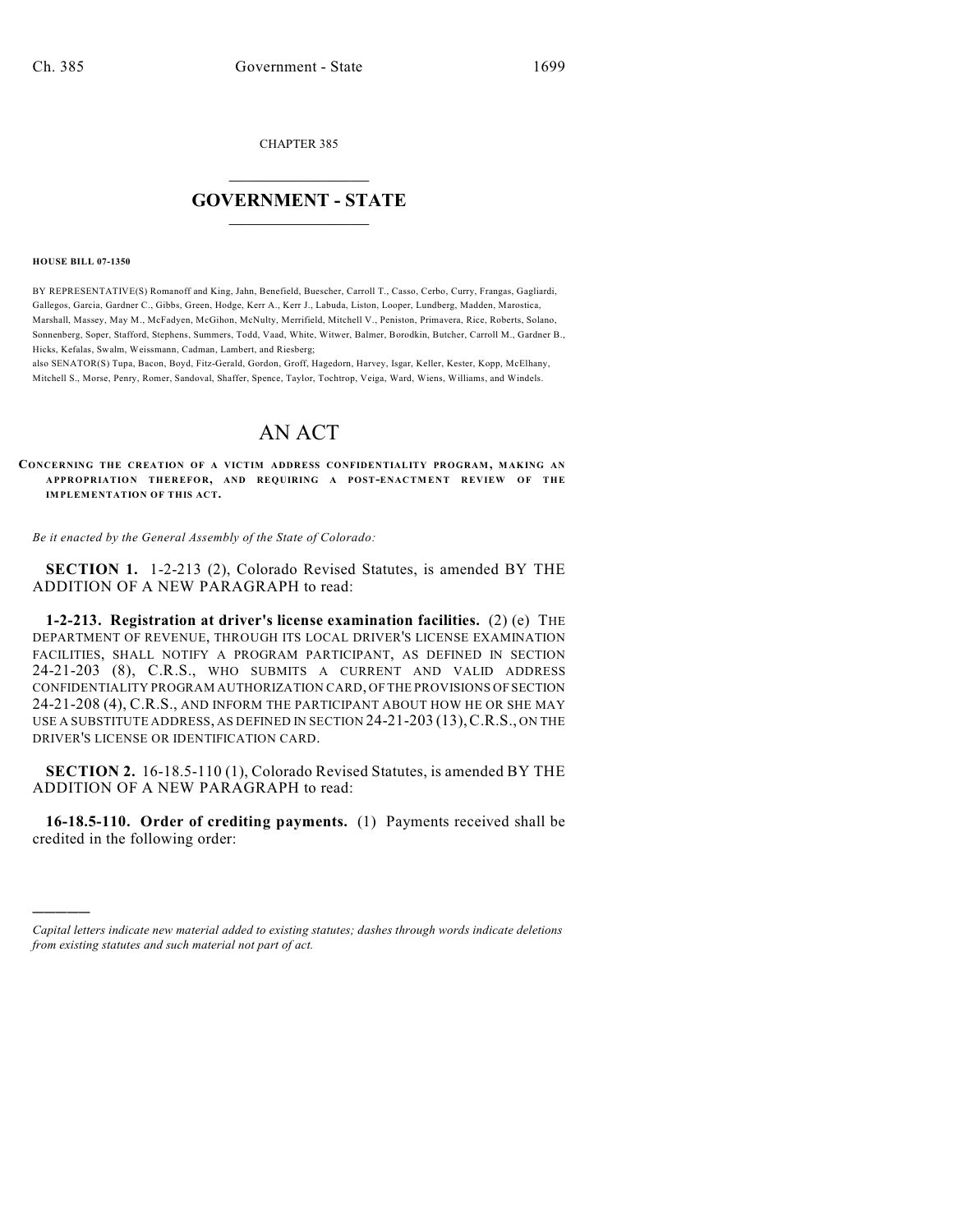(c.5) SURCHARGES RELATED TO THE ADDRESS CONFIDENTIALITY PROGRAM PURSUANT TO SECTION 24-21-214, C.R.S.

**SECTION 3.** 18-1.3-204 (2.5), Colorado Revised Statutes, is amended BY THE ADDITION OF A NEW PARAGRAPH to read:

**18-1.3-204. Conditions of probation.** (2.5) The order of priority for any payments required of a defendant pursuant to subparagraph (IV), (V), (VI), or (VI.5) of paragraph (a) of subsection (2) of this section shall be as follows:

(i.9) PAYMENT OF A SURCHARGE RELATED TO THE ADDRESS CONFIDENTIALITY PROGRAM PURSUANT TO SECTION 24-21-214, C.R.S.

**SECTION 4.** Article 21 of title 24, Colorado Revised Statutes, is amended BY THE ADDITION OF A NEW PART to read:

## PART 2 ADDRESS CONFIDENTIALITY FOR VICTIMS OF DOMESTIC VIOLENCE, A SEXUAL OFFENSE, OR STALKING

**24-21-201. Short title.** THIS PART 2 SHALL BE KNOWN AND MAY BE CITED AS THE "ADDRESS CONFIDENTIALITY PROGRAM ACT".

**24-21-202. Legislative declaration.** (1) THE GENERAL ASSEMBLY HEREBY FINDS AND DECLARES THAT A PERSON ATTEMPTING TO ESCAPE FROM ACTUAL OR THREATENED DOMESTIC VIOLENCE, A SEXUAL OFFENSE, OR STALKING FREQUENTLY MOVES TO A NEW ADDRESS IN ORDER TO PREVENT AN ASSAILANT OR POTENTIAL ASSAILANT FROM FINDING HIM OR HER. THIS NEW ADDRESS, HOWEVER, IS ONLY USEFUL IF AN ASSAILANT OR POTENTIAL ASSAILANT DOES NOT DISCOVER IT. THEREFORE, IN ORDER TO HELP VICTIMS OF DOMESTIC VIOLENCE, A SEXUAL OFFENSE, OR STALKING, IT IS THE INTENT OF THE GENERAL ASSEMBLY TO ESTABLISH AN ADDRESS CONFIDENTIALITY PROGRAM, WHEREBY THE CONFIDENTIALITY OF A VICTIM'S ADDRESS MAY BE MAINTAINED THROUGH, AMONG OTHER THINGS, THE USE OF A SUBSTITUTE ADDRESS FOR PURPOSES OF PUBLIC RECORDS AND CONFIDENTIAL MAIL FORWARDING.

(2) THE GENERAL ASSEMBLY FURTHER FINDS AND DECLARES THAT THE DESIRED RESULT OF THE "ADDRESS CONFIDENTIALITY PROGRAM ACT" FOR THE PURPOSE OF POST-ENACTMENT REVIEW IS TO ESTABLISH A SUBSTITUTE ADDRESS FOR A PROGRAM PARTICIPANT THAT IS USED BY STATE AND LOCAL GOVERNMENT AGENCIES WHENEVER POSSIBLE; TO PERMIT AGENCIES TO HAVE ACCESS TO THE PARTICIPANT'S ACTUAL ADDRESS WHEN APPROPRIATE; TO ESTABLISH A MAIL FORWARDING SYSTEM FOR PROGRAM PARTICIPANTS; AND TO ENSURE THAT THERE IS ADEQUATE FUNDING TO PAY THE PROGRAM COSTS FOR ALL PERSONS WHO APPLY TO THE PROGRAM.

**24-21-203. Definitions.** AS USED IN THIS PART 2, UNLESS THE CONTEXT OTHERWISE REQUIRES:

(1) "ACTUAL ADDRESS" MEANS A RESIDENTIAL, WORK, OR SCHOOL STREET ADDRESS AS SPECIFIED ON THE INDIVIDUAL'S APPLICATION TO BE A PROGRAM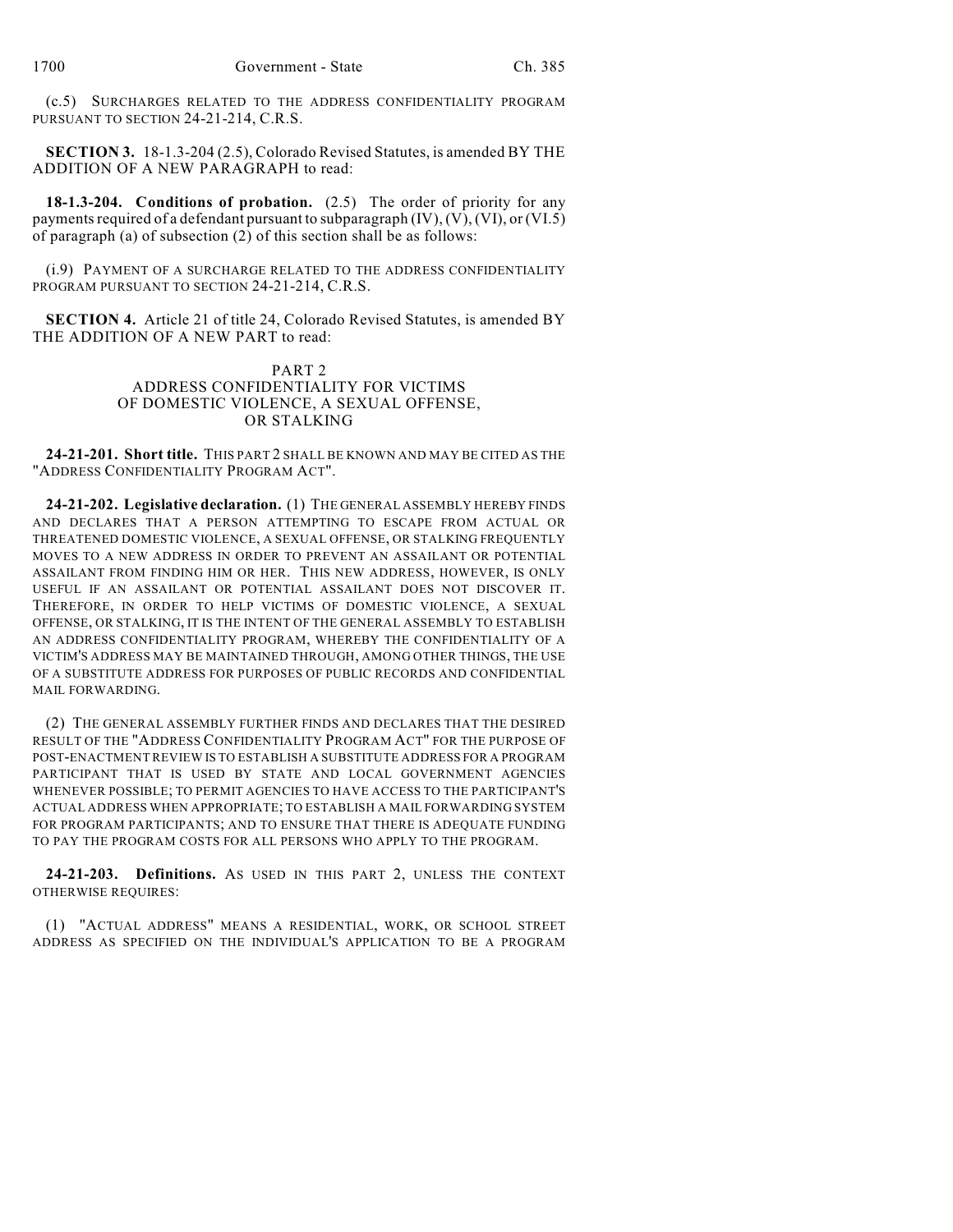PARTICIPANT UNDER THIS PART 2.

(2) "ADDRESS CONFIDENTIALITY PROGRAM" OR "PROGRAM" MEANS THE PROGRAM CREATED UNDER THIS PART 2 IN THE OFFICE OF THE SECRETARY OF STATE TO PROTECT THE CONFIDENTIALITY OF THE ACTUAL ADDRESS OF A RELOCATED VICTIM OF DOMESTIC VIOLENCE, A SEXUAL OFFENSE, OR STALKING.

(3) "APPLICANT" MEANS AN INDIVIDUAL IDENTIFIED AS SUCH IN AN APPLICATION RECEIVED BY THE SECRETARY OF STATE PURSUANT TO SECTION 24-21-205.

(4) "APPLICATION ASSISTANCE CENTER" MEANS AN AGENCY OR NONPROFIT ORGANIZATION THAT PROVIDES COUNSELING, REFERRAL, SHELTER, OR OTHER SPECIALIZED SERVICES TO VICTIMS OF DOMESTIC VIOLENCE, A SEXUAL OFFENSE, OR STALKING AND THAT HAS BEEN DESIGNATED BY THE SECRETARY OF STATE PURSUANT TO SECTION 24-21-204 (5).

(5) "APPLICATION ASSISTANT" MEANS A VOLUNTEER WITH OR AN EMPLOYEE OF AN APPLICATION ASSISTANCE CENTER WHO ASSISTS IN THE PREPARATION OF AN APPLICATION TO PARTICIPATE IN THE ADDRESS CONFIDENTIALITY PROGRAM.

(6) "DOMESTIC VIOLENCE" MEANS AN ACT DESCRIBED IN SECTION 18-6-800.3 (1), C.R.S.

(7) "PERSON" MEANS ANY INDIVIDUAL, CORPORATION, LIMITED LIABILITY COMPANY, PARTNERSHIP, TRUST, ESTATE, OR OTHER ASSOCIATION OR ANY STATE, THE UNITED STATES, OR ANY SUBDIVISION THEREOF.

(8) "PROGRAM PARTICIPANT" OR "PARTICIPANT" MEANS AN INDIVIDUAL ACCEPTED INTO THE ADDRESS CONFIDENTIALITY PROGRAM IN ACCORDANCE WITH THIS PART 2.

(9) "PUBLIC RECORD" MEANS ALL DOCUMENTS, PAPERS, LETTERS, MAPS, BOOKS, PHOTOGRAPHS, FILMS, SOUND RECORDINGS, MAGNETIC OR OTHER TAPES, DIGITAL DATA, ARTIFACTS, OR OTHER DOCUMENTARY MATERIAL, REGARDLESS OF PHYSICAL FORM OR CHARACTERISTICS, MADE OR RECEIVED PURSUANT TO LAW OR ORDINANCE IN CONNECTION WITH THE TRANSACTION OF PUBLIC BUSINESS BY A STATE OR LOCAL GOVERNMENT AGENCY.

(10) "SEXUAL OFFENSE" MEANS AN ACT DESCRIBED IN PART 4 OF ARTICLE 3, OR ARTICLE 6 OR 7 OF TITLE 18, C.R.S.

(11) "STATE OR LOCAL GOVERNMENT AGENCY" OR "AGENCY" MEANS EVERY ELECTED OR APPOINTED STATE OR LOCAL PUBLIC OFFICE, PUBLIC OFFICER, OR OFFICIAL; BOARD, COMMISSION, BUREAU, COMMITTEE, COUNCIL, DEPARTMENT, AUTHORITY, AGENCY, INSTITUTION OF HIGHER EDUCATION, OR OTHER UNIT OF THE EXECUTIVE, LEGISLATIVE, OR JUDICIAL BRANCH OF THE STATE; OR ANY CITY, COUNTY, CITY AND COUNTY, TOWN, SPECIAL DISTRICT, SCHOOL DISTRICT, LOCAL IMPROVEMENT DISTRICT, OR ANY OTHER KIND OF MUNICIPAL, QUASI-MUNICIPAL, OR PUBLIC CORPORATION.

(12) "STALKING" MEANS AN ACT OF HARASSMENT OR STALKING AS DESCRIBED IN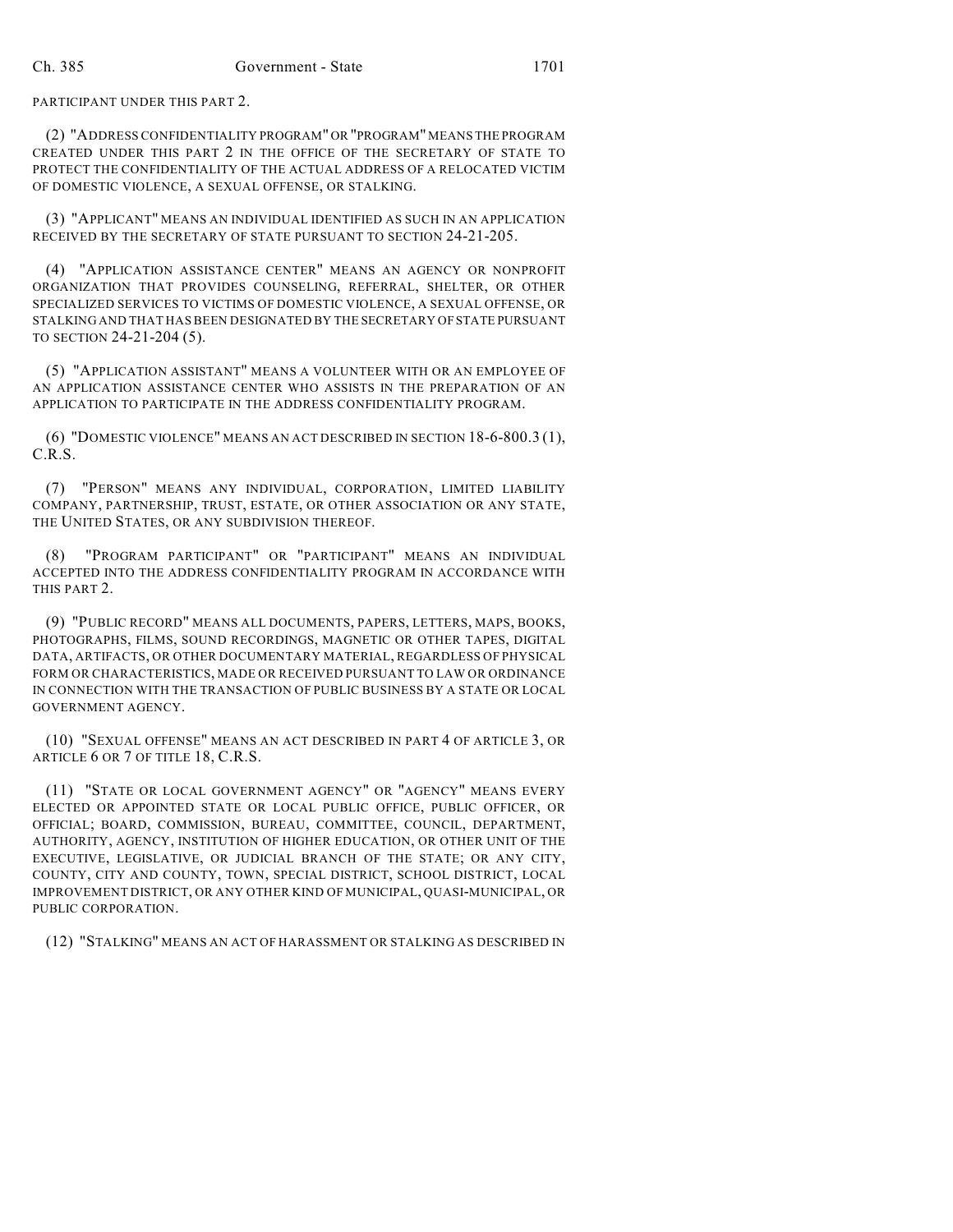SECTION 18-9-111, C.R.S.

(13) "SUBSTITUTE ADDRESS" MEANS AN ADDRESS DESIGNATED BY THE SECRETARY OF STATE UNDER THE ADDRESS CONFIDENTIALITY PROGRAM THAT IS USED INSTEAD OF AN ACTUAL ADDRESS AS SET FORTH IN THIS PART 2.

**24-21-204. Address confidentiality program - creation - substitute address - uses - service by mail - application assistance centers.** (1) THERE IS HEREBY CREATED THE ADDRESS CONFIDENTIALITY PROGRAM IN THE OFFICE OF THE SECRETARY OF STATE TO PROTECT THE CONFIDENTIALITY OF THE ACTUAL ADDRESS OF A RELOCATED VICTIM OF DOMESTIC VIOLENCE, A SEXUAL OFFENSE, OR STALKING AND TO PREVENT THE VICTIM'S ASSAILANTS OR POTENTIAL ASSAILANTS FROM FINDING THE VICTIM THROUGH PUBLIC RECORDS. UNDER THE PROGRAM, THE SECRETARY OF STATE SHALL:

(a) DESIGNATE A SUBSTITUTE ADDRESS FOR A PROGRAM PARTICIPANT THAT SHALL BE USED BY STATE AND LOCAL GOVERNMENT AGENCIES AS SET FORTH IN THIS PART 2; AND

(b) RECEIVE MAIL SENT TO A PROGRAM PARTICIPANT AT A SUBSTITUTE ADDRESS AND FORWARD THE MAIL TO THE PARTICIPANT AS SET FORTH IN SUBSECTION (3) OF THIS SECTION.

(2) THE SUBSTITUTE ADDRESS ESTABLISHED PURSUANT TO SUBSECTION (1) OF THIS SECTION SHALL CONSIST OF A POST OFFICE BOX NUMBER AND A FICTITIOUS STREET ADDRESS.

(3) THE SECRETARY OF STATE SHALL RECEIVE FIRST-CLASS, CERTIFIED, OR REGISTERED MAIL ON BEHALF OF A PROGRAM PARTICIPANT AND FORWARD THE MAIL TO THE PARTICIPANT FOR NO CHARGE. THE SECRETARY OF STATE MAY ARRANGE TO RECEIVE AND FORWARD OTHER CLASSES OR KINDS OF MAIL AT THE PARTICIPANT'S EXPENSE. THE SECRETARY OF STATE SHALL NOT BE REQUIRED TO TRACK OR OTHERWISE MAINTAIN RECORDS OF ANY MAIL RECEIVED ON BEHALF OF A PARTICIPANT UNLESS THE MAIL IS CERTIFIED OR REGISTERED MAIL.

(4) (a) NOTWITHSTANDING ANY PROVISION OF LAW TO THE CONTRARY, A PROGRAM PARTICIPANT MAY BE SERVED BY REGISTERED MAIL OR BY CERTIFIED MAIL, RETURN RECEIPT REQUESTED, ADDRESSED TO THE PARTICIPANT AT HIS OR HER SUBSTITUTE ADDRESS WITH ANY PROCESS, NOTICE, OR DEMAND REQUIRED OR PERMITTED BY LAW TO BE SERVED ON THE PROGRAM PARTICIPANT. SERVICE IS PERFECTED UNDER THIS SUBSECTION (4) AT THE EARLIEST OF:

(I) THE DATE THE PROGRAM PARTICIPANT RECEIVES THE PROCESS, NOTICE, OR DEMAND; OR

(II) FIVE DAYS AFTER THE DATE SHOWN ON THE RETURN RECEIPT IF SIGNED ON BEHALF OF THE PROGRAM PARTICIPANT.

(b) THIS SUBSECTION (4) DOES NOT PRESCRIBE THE ONLY MEANS, OR NECESSARILY THE REQUIRED MEANS, OF SERVING A PROGRAM PARTICIPANT IN THE STATE.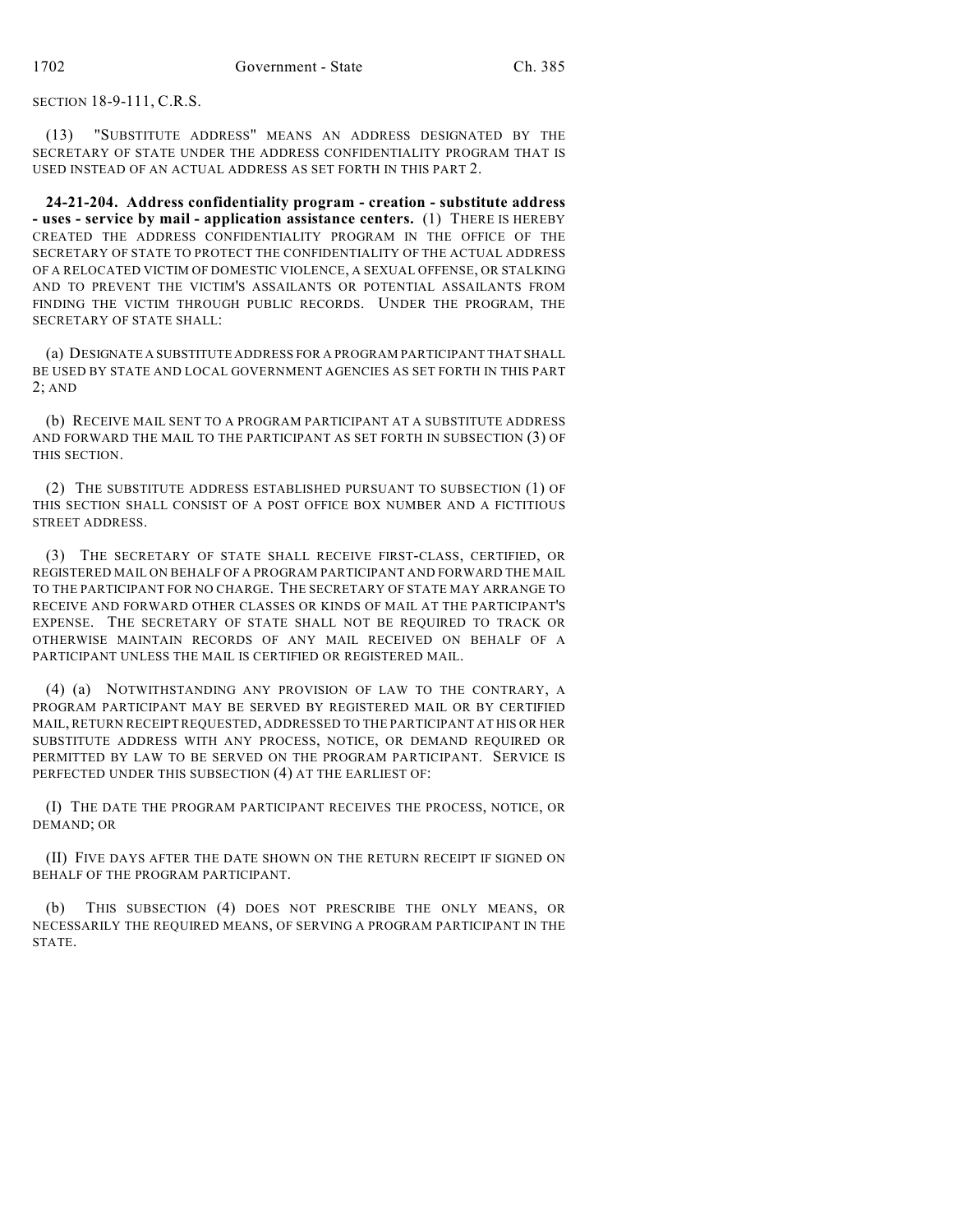(c) WHENEVER THE LAWS OF THE STATE PROVIDE A PROGRAM PARTICIPANT A LEGAL RIGHT TO ACT WITHIN A PRESCRIBED PERIOD OF TEN DAYS OR LESS AFTER THE SERVICE OF A NOTICE OR OTHER PAPER UPON THE PARTICIPANT AND THE NOTICE OR PAPER IS SERVED UPON THE PARTICIPANT BY MAIL PURSUANT TO THIS SUBSECTION (4) OR BY FIRST-CLASS MAIL AS OTHERWISE AUTHORIZED BY LAW, FIVE DAYS SHALL BE ADDED TO THE PRESCRIBED PERIOD.

(5) THE SECRETARY OF STATE SHALL DESIGNATE APPLICATION ASSISTANCE CENTERS. A VOLUNTEER OR EMPLOYEE OF AN APPLICATION ASSISTANCE CENTER WHO PROVIDES COUNSELING, REFERRAL, OR OTHER SERVICES TO VICTIMS OF DOMESTIC VIOLENCE, A SEXUAL OFFENSE, OR STALKING SHALL BE AN APPLICATION ASSISTANT.

(6) ANY ASSISTANCE AND COUNSELING RENDERED BY THE SECRETARY OF STATE OR AN APPLICATION ASSISTANT TO AN APPLICANT RELATED TO THIS PART 2 SHALL IN NO WAY BE CONSTRUED AS LEGAL ADVICE.

**24-21-205. Filing and certification of applications - authorization card.** (1) ON AND AFTER JULY 1, 2008, OR AN EARLIER DATE IF SO DESIGNATED BY THE SECRETARY OF STATE, UPON THE RECOMMENDATION OF AN APPLICATION ASSISTANT, AN INDIVIDUAL MAY DELIVER TO THE SECRETARY OF STATE AN APPLICATION TO PARTICIPATE IN THE ADDRESS CONFIDENTIALITY PROGRAM. THE FOLLOWING INDIVIDUALS MAY APPLY TO THE SECRETARY OF STATE TO HAVE AN ADDRESS DESIGNATED BY THE SECRETARY OF STATE TO SERVE AS THE SUBSTITUTE ADDRESS OF THE INDIVIDUAL AND ANY INDIVIDUALS DESIGNATED IN PARAGRAPH (j) OF SUBSECTION (3) OF THIS SECTION:

(a) AN ADULT INDIVIDUAL;

(b) A PARENT OR GUARDIAN ACTING ON BEHALF OF A MINOR WHEN THE MINOR RESIDES WITH THE INDIVIDUAL; OR

(c) A GUARDIAN ACTING ON BEHALF OF AN INCAPACITATED INDIVIDUAL.

(2) AN APPLICATION ASSISTANT SHALL ASSIST THE INDIVIDUAL IN THE PREPARATION OF THE APPLICATION. THE APPLICATION SHALL BE DATED, SIGNED, AND VERIFIED BY THE APPLICANT AND SHALL BE SIGNED AND DATED BY THE APPLICATION ASSISTANT WHO ASSISTED IN THE PREPARATION OF THE APPLICATION. THE SIGNATURE OF THE APPLICATION ASSISTANT SHALL SERVE AS THE RECOMMENDATION BY SUCH PERSON THAT THE APPLICANT HAVE AN ADDRESS DESIGNATED BY THE SECRETARY OF STATE TO SERVE AS THE SUBSTITUTE ADDRESS OF THE APPLICANT. A MINOR OR INCAPACITATED INDIVIDUAL ON WHOSE BEHALF A PARENT OR GUARDIAN COMPLETES AN APPLICATION PURSUANT TO THE AUTHORITY SET FORTH IN PARAGRAPH (b) OR (c) OF SUBSECTION (1) OF THIS SECTION SHALL BE CONSIDERED THE APPLICANT, BUT ANY STATEMENTS THAT ARE REQUIRED TO BE MADE BY THE APPLICANT SHALL BE MADE BY THE PARENT OR GUARDIAN ACTING ON BEHALF OF THE MINOR OR INCAPACITATED INDIVIDUAL.

(3) THE APPLICATION SHALL BE ON A FORM PRESCRIBED BY THE SECRETARY OF STATE AND SHALL CONTAIN ALL OF THE FOLLOWING: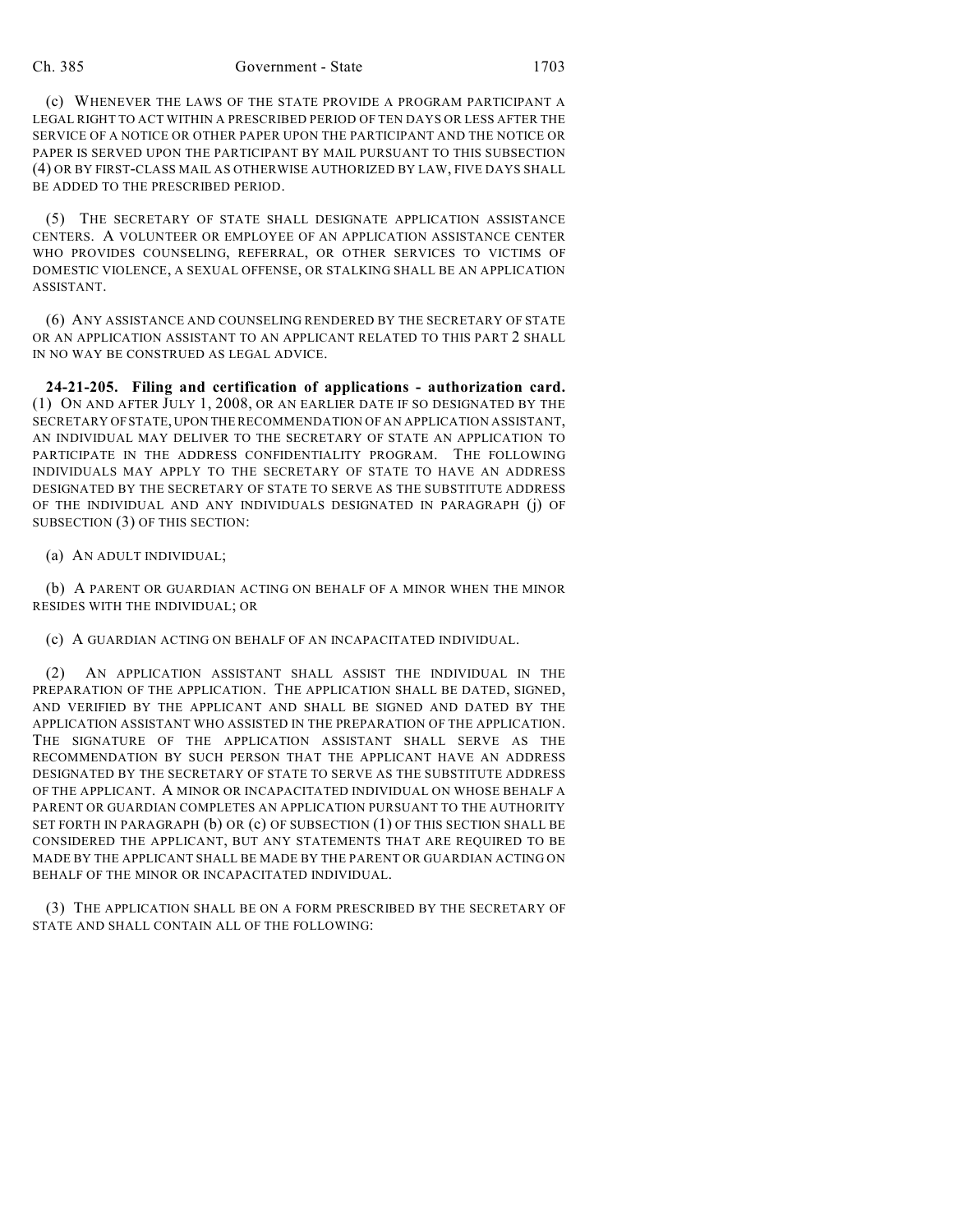(a) THE APPLICANT'S NAME;

(b) A STATEMENT BY THE APPLICANT THAT THE APPLICANT IS A VICTIM OF DOMESTIC VIOLENCE, A SEXUAL OFFENSE, OR STALKING AND THAT THE APPLICANT FEARS FOR HIS OR HER SAFETY;

(c) EVIDENCE THAT THE APPLICANT IS A VICTIM OF DOMESTIC VIOLENCE, A SEXUAL OFFENSE, OR STALKING. THIS EVIDENCE MAY INCLUDE ANY OF THE FOLLOWING:

(I) LAW ENFORCEMENT, COURT, OR OTHER STATE OR LOCAL GOVERNMENT AGENCY OR FEDERAL AGENCY RECORDS OR FILES;

(II) DOCUMENTATION FROM A DOMESTIC VIOLENCE PROGRAM OR FACILITY, INCLUDING BUT NOT LIMITED TO A BATTERED WOMEN'S SHELTER OR SAFE HOUSE, IF THE APPLICANT IS ALLEGED TO BE A VICTIM OF DOMESTIC VIOLENCE;

(III) DOCUMENTATION FROM A SEXUAL ASSAULT PROGRAM IF THE APPLICANT IS ALLEGED TO BE A VICTIM OF A SEXUAL OFFENSE; OR

(IV) DOCUMENTATION FROM A RELIGIOUS, MEDICAL, OR OTHER PROFESSIONAL FROM WHOM THE APPLICANT HAS SOUGHT ASSISTANCE IN DEALING WITH THE ALLEGED DOMESTIC VIOLENCE, A SEXUAL OFFENSE, OR STALKING.

(d) A STATEMENT BY THE APPLICANT THAT DISCLOSURE OF THE APPLICANT'S ACTUAL ADDRESS WOULD ENDANGER THE APPLICANT'S SAFETY;

(e) A STATEMENT BY THE APPLICANT THAT THE APPLICANT HAS CONFIDENTIALLY RELOCATED IN THE PAST NINETY DAYS OR WILL CONFIDENTIALLY RELOCATE IN THE STATE;

(f) A DESIGNATION OF THE SECRETARY OF STATE AS AN AGENT FOR THE APPLICANT FOR PURPOSES OF RECEIVING CERTAIN MAIL;

(g) THE MAILING ADDRESS AND TELEPHONE NUMBER WHERE THE APPLICANT CAN BE CONTACTED BY THE SECRETARY OF STATE;

(h) THE ACTUAL ADDRESS THAT THE APPLICANT REQUESTS NOT TO BE DISCLOSED BY THE SECRETARY OF STATE THAT DIRECTLY RELATES TO THE INCREASED RISK OF DOMESTIC VIOLENCE, A SEXUAL OFFENSE, OR STALKING;

(i) A STATEMENT AS TO WHETHER THERE IS ANY EXISTING COURT ORDER OR COURT ACTION INVOLVING THE APPLICANT OR AN INDIVIDUAL IDENTIFIED IN PARAGRAPH (j) OF THIS SUBSECTION (3) RELATED TO DISSOLUTION OF MARRIAGE PROCEEDINGS, CHILD SUPPORT, OR THE ALLOCATION OF PARENTAL RESPONSIBILITIES OR PARENTING TIME AND THE COURT THAT ISSUED THE ORDER OR HAS JURISDICTION OVER THE ACTION;

(j) THE NAME OF A PARENT, SPOUSE, OR DEPENDENT CHILD WHO RESIDES WITH THE APPLICANT WHO ALSO NEEDS TO BE A PROGRAM PARTICIPANT IN ORDER TO ENSURE THE SAFETY OF THE APPLICANT; AND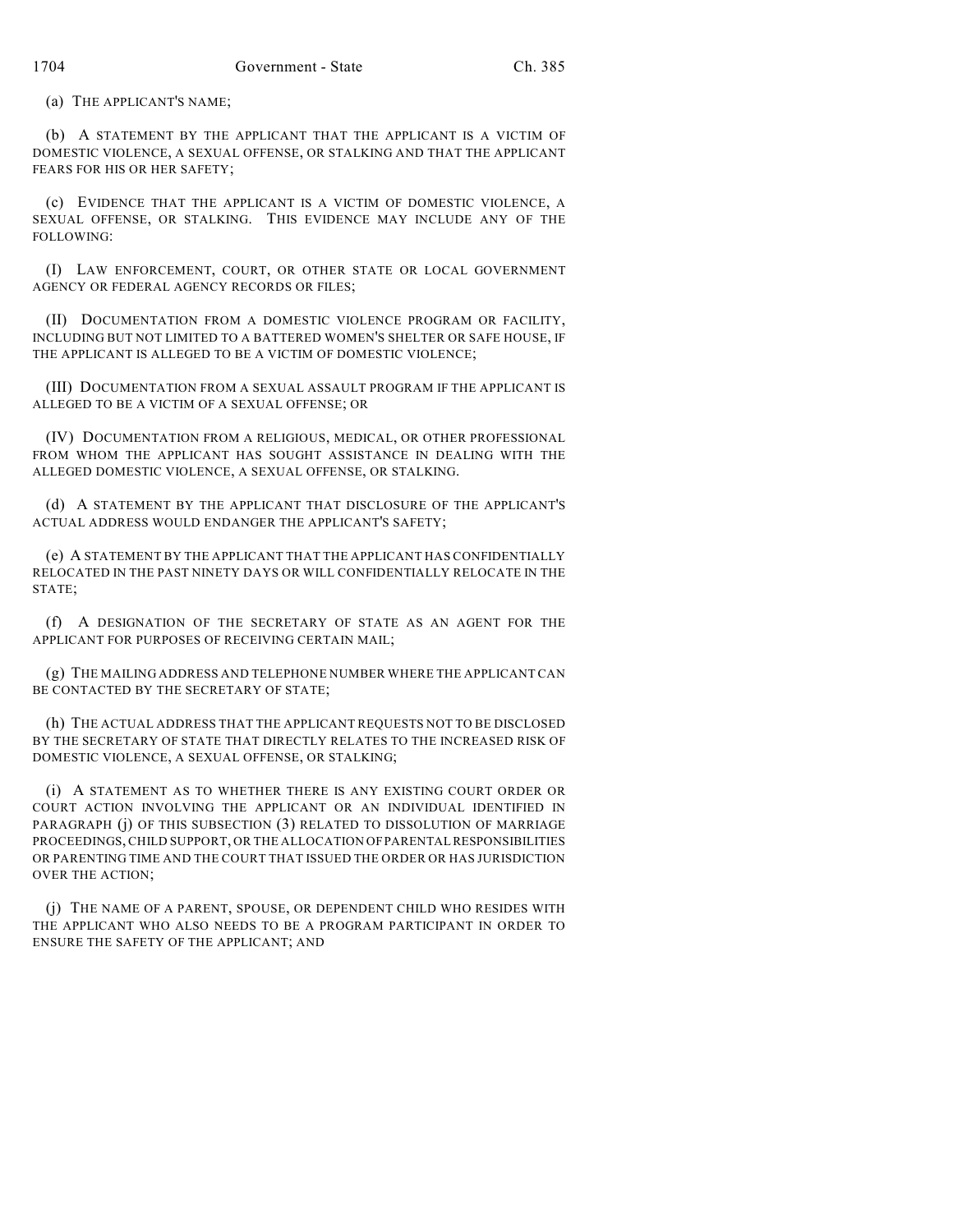(k) A STATEMENT BY THE APPLICANT, UNDER PENALTY OF PERJURY, THAT TO THE BEST OF THE APPLICANT'S KNOWLEDGE, THE INFORMATION CONTAINED IN THE APPLICATION IS TRUE.

(4) UPON DETERMINING THAT AN APPLICATION HAS BEEN PROPERLY COMPLETED, THE SECRETARY OF STATE SHALL CERTIFY THE APPLICANT AND ANY INDIVIDUAL WHO IS IDENTIFIED IN PARAGRAPH (j) OF SUBSECTION (3) OF THIS SECTION AS A PROGRAM PARTICIPANT. UPON CERTIFICATION, THE SECRETARY OF STATE SHALL ISSUE TO THE PARTICIPANT AN ADDRESS CONFIDENTIALITY PROGRAM AUTHORIZATION CARD, WHICH SHALL INCLUDE THE PARTICIPANT'S SUBSTITUTE ADDRESS. THE CARD SHALL REMAIN VALID FOR SO LONG AS THE PARTICIPANT REMAINS CERTIFIED UNDER THE PROGRAM.

(5) APPLICANTS AND INDIVIDUALS IDENTIFIED IN PARAGRAPH (j) OF SUBSECTION (3) OF THIS SECTION SHALL BE CERTIFIED FOR FOUR YEARS FOLLOWING THE DATE OF FILING UNLESS THE CERTIFICATION IS WITHDRAWN OR CANCELED PRIOR TO THE END OF THE FOUR-YEAR PERIOD. A PROGRAM PARTICIPANT MAY WITHDRAW THE CERTIFICATION BY FILING A REQUEST FOR WITHDRAWAL ACKNOWLEDGED BEFORE A NOTARY PUBLIC. A CERTIFICATION MAY BE RENEWED BY FILING A RENEWAL APPLICATION WITH THE SECRETARY OF STATE AT LEAST THIRTY DAYS PRIOR TO EXPIRATION OF THE CURRENT CERTIFICATION. THE RENEWAL APPLICATION SHALL BE DATED, SIGNED, AND VERIFIED BY THE APPLICANT AND SHALL BE SIGNED AND DATED BY THE APPLICATION ASSISTANT WHO ASSISTED IN THE PREPARATION OF THE RENEWAL APPLICATION. THE RENEWAL APPLICATION SHALL CONTAIN:

(a) ANY STATEMENT OR INFORMATION THAT IS REQUIRED BY SUBSECTION (3) OF THIS SECTION THAT HAS CHANGED FROM THE ORIGINAL APPLICATION OR A PRIOR RENEWAL APPLICATION; AND

(b) A STATEMENT BY THE APPLICANT, UNDER PENALTY OF PERJURY, THAT TO THE BEST OF THE APPLICANT'S KNOWLEDGE, THE INFORMATION CONTAINED IN THE RENEWAL APPLICATION AND A PRIOR APPLICATION IS TRUE.

**24-21-206. Change of name, address, or telephone number.** (1) A PROGRAM PARTICIPANT SHALL NOTIFY THE SECRETARY OF STATE WITHIN THIRTY DAYS AFTER THE PARTICIPANT HAS OBTAINED A LEGAL NAME CHANGE BY PROVIDING THE SECRETARY OF STATE A CERTIFIED COPY OF ANY JUDGMENT OR ORDER EVIDENCING THE CHANGE OR ANY OTHER DOCUMENTATION THE SECRETARY OF STATE DEEMS TO BE SUFFICIENT EVIDENCE OF THE NAME CHANGE.

(2) A PROGRAM PARTICIPANT SHALL NOTIFY THE SECRETARY OF STATE OF A CHANGE IN ADDRESS OR TELEPHONE NUMBER FROM THE ADDRESS OR TELEPHONE NUMBER LISTED FOR THE PARTICIPANT ON THE APPLICATION PURSUANT TO THE REQUIREMENTS SET FORTH IN SECTION 24-21-205  $(3)$  (g) AND  $(3)$  (h) NO LATER THAN SEVEN DAYS AFTER THE CHANGE OCCURS.

**24-21-207. Certification cancellation - records.** (1) THE CERTIFICATION OF A PROGRAM PARTICIPANT SHALL BE CANCELLED UNDER ANY OF THE FOLLOWING CIRCUMSTANCES:

(a) THE PROGRAM PARTICIPANT FILES A REQUEST FOR WITHDRAWAL OF THE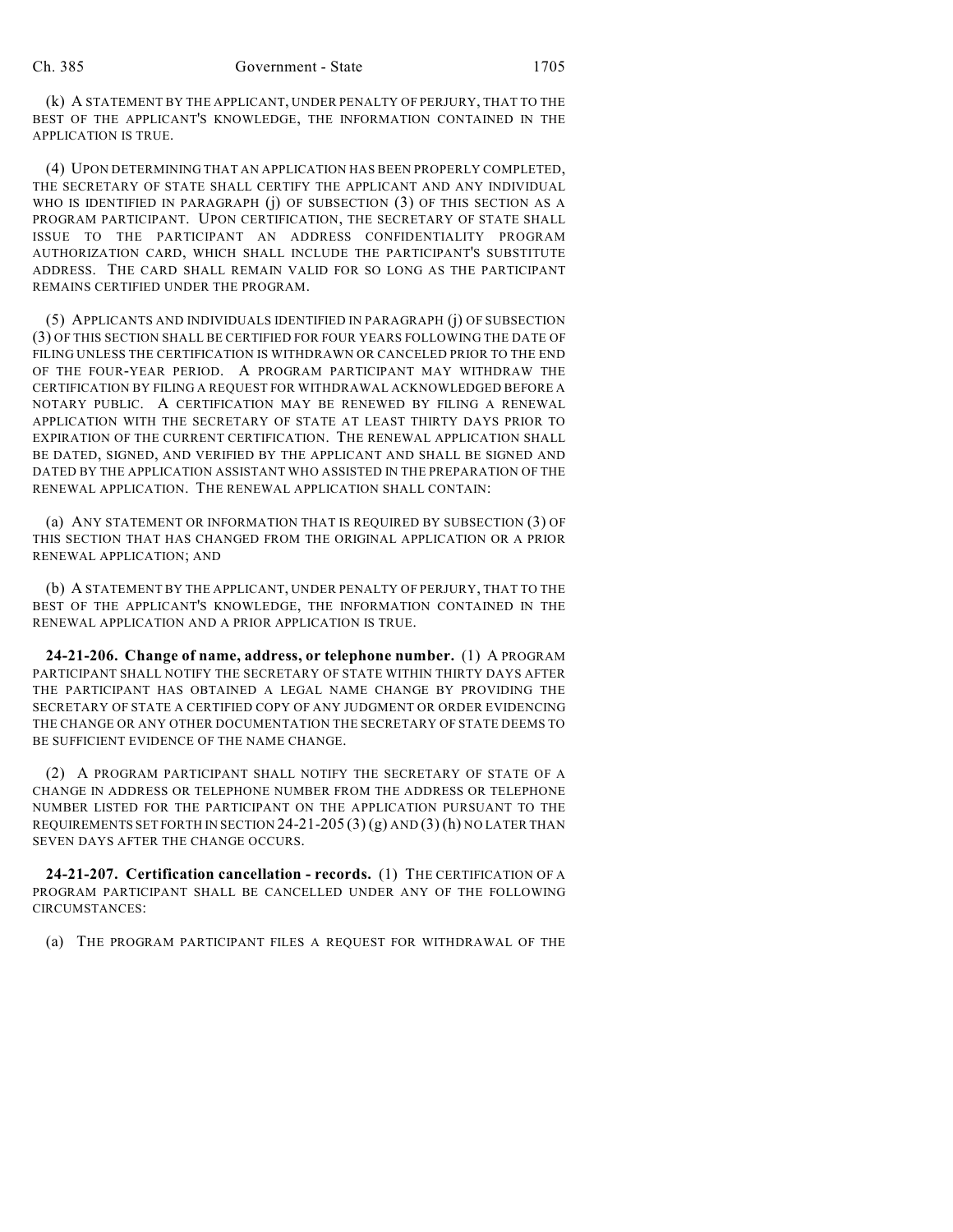CERTIFICATION PURSUANT TO SECTION 24-21-205 (5).

(b) THE PROGRAM PARTICIPANT FAILS TO NOTIFY THE SECRETARY OF STATE OF A CHANGE IN THE PARTICIPANT'S NAME, ADDRESS, OR TELEPHONE NUMBER LISTED ON THE APPLICATION PURSUANT TO SECTION 24-21-206.

(c) THE PROGRAM PARTICIPANT OR PARENT OR GUARDIAN WHO COMPLETES AN APPLICATION ON BEHALF OF AN APPLICANT KNOWINGLY SUBMITTED FALSE INFORMATION IN THE PROGRAM APPLICATION.

(d) MAIL FORWARDED TO THE PROGRAM PARTICIPANT BY THE SECRETARY OF STATE IS RETURNED AS UNDELIVERABLE.

(2) IF THE SECRETARY OF STATE DETERMINES THAT THERE IS ONE OR MORE GROUNDS FOR CANCELLING CERTIFICATION OF A PROGRAM PARTICIPANT PURSUANT TO SUBSECTION (1) OF THIS SECTION, THE SECRETARY OF STATE SHALL SEND NOTICE OF CANCELLATION TO THE PROGRAM PARTICIPANT. NOTICE OF CANCELLATION SHALL SET OUT THE REASONS FOR CANCELLATION. THE PARTICIPANT SHALL HAVE THIRTY DAYS TO APPEAL THE CANCELLATION DECISION UNDER PROCEDURES DEVELOPED BY THE SECRETARY OF STATE.

(3) AN INDIVIDUAL WHO CEASES TO BE A PROGRAM PARTICIPANT IS RESPONSIBLE FOR NOTIFYING PERSONS WHO USE THE SUBSTITUTE ADDRESS THAT THE DESIGNATED SUBSTITUTE ADDRESS IS NO LONGER VALID.

**24-21-208. Address use by state or local government agencies.** (1) THE PROGRAM PARTICIPANT, AND NOT THE SECRETARY OF STATE, IS RESPONSIBLE FOR REQUESTING THAT A STATE OR LOCAL GOVERNMENT AGENCY USE THE PARTICIPANT'S SUBSTITUTE ADDRESS AS THE PARTICIPANT'S RESIDENTIAL, WORK, OR SCHOOL ADDRESS FOR ALL PURPOSES FOR WHICH THE AGENCY REQUIRES OR REQUESTS SUCH RESIDENTIAL, WORK, OR SCHOOL ADDRESS.

(2) EXCEPT AS OTHERWISE PROVIDED IN THIS SECTION OR UNLESS THE SECRETARY OF STATE GRANTS A STATE OR LOCAL GOVERNMENT AGENCY'S REQUEST FOR A DISCLOSURE PURSUANT TO SECTION 24-21-210, WHEN A PROGRAM PARTICIPANT SUBMITS A CURRENT AND VALID ADDRESS CONFIDENTIALITY PROGRAM AUTHORIZATION CARD TO THE AGENCY, THE AGENCY SHALL ACCEPT THE SUBSTITUTE ADDRESS DESIGNATION BY THE SECRETARY OF STATE ON THE CARD AS THE PARTICIPANT'S ADDRESS TO BE USED AS THE PARTICIPANT'S RESIDENTIAL, WORK, OR SCHOOL ADDRESS WHEN CREATING A NEW PUBLIC RECORD. THE SUBSTITUTE ADDRESS GIVEN TO THE AGENCY SHALL BE THE LAST KNOWN ADDRESS FOR THE PARTICIPANT USED BY THE AGENCY UNTIL SUCH TIME THAT THE AGENCY RECEIVES NOTIFICATION PURSUANT TO SECTION 24-21-207 (3). THE AGENCY MAY MAKE A PHOTOCOPY OF THE CARD FOR THE RECORDS OF THE AGENCY AND THEREAFTER SHALL IMMEDIATELY RETURN THE CARD TO THE PROGRAM PARTICIPANT.

(3) (a) A DESIGNATED ELECTION OFFICIAL AS DEFINED IN SECTION 1-1-104 (8), C.R.S., SHALL USE THE ACTUAL ADDRESS OF A PROGRAM PARTICIPANT FOR PRECINCT DESIGNATION AND ALL OFFICIAL ELECTION-RELATED PURPOSES AND SHALL KEEP THE PARTICIPANT'S ADDRESS AND PRECINCT NUMBER CONFIDENTIAL FROM THE PUBLIC. THE ELECTION OFFICIAL SHALL USE THE SUBSTITUTE ADDRESS FOR ALL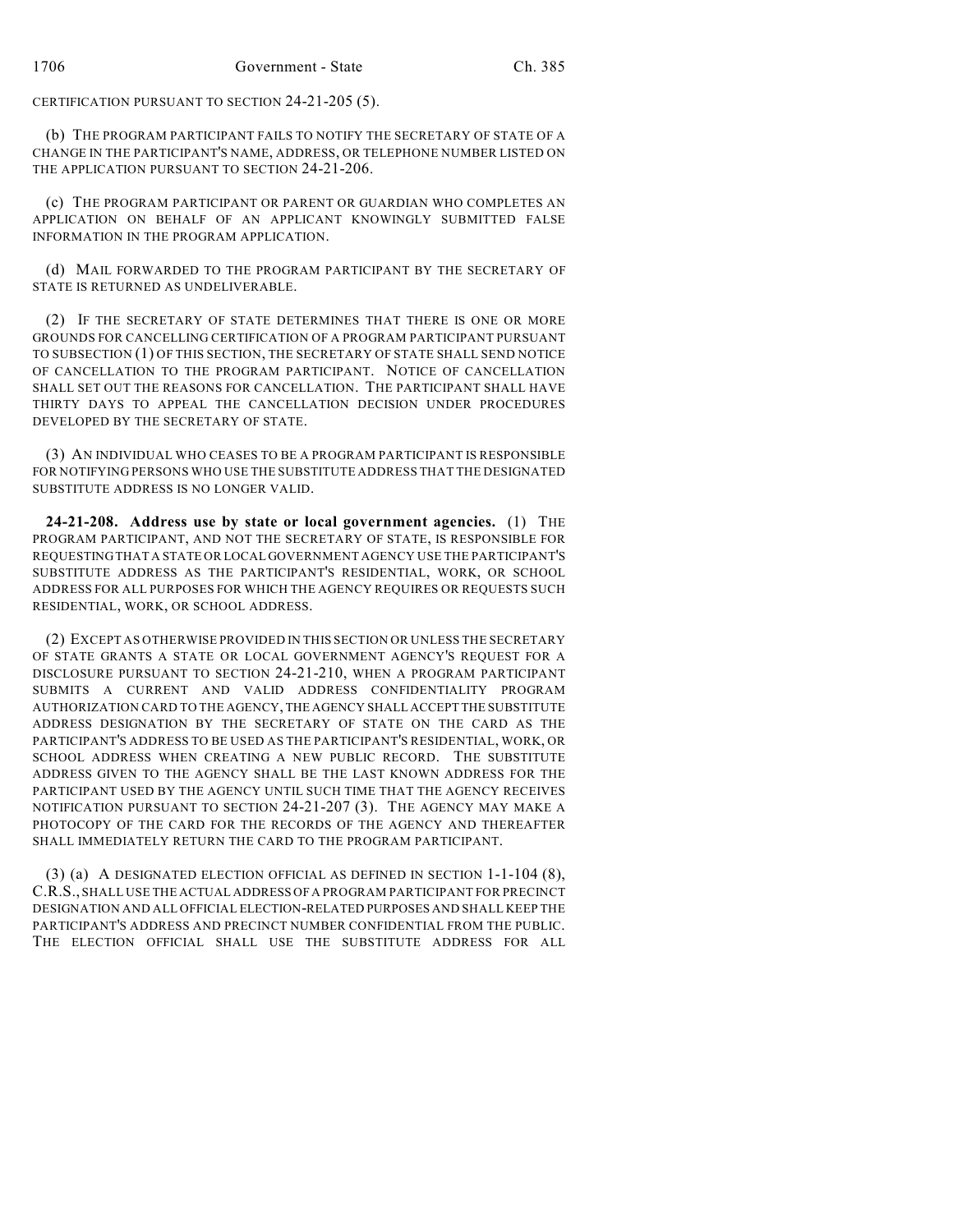CORRESPONDENCE AND MAILINGS PLACED IN THE UNITED STATES MAIL. THE SUBSTITUTE ADDRESS SHALL NOT BE USED AS AN ADDRESS FOR VOTER REGISTRATION.

(b) ANY PUBLIC RECORD FOR A PROGRAM PARTICIPANT THAT IS REQUIRED TO BE MADE, MAINTAINED, OR KEPT PURSUANT TO SECTIONS 1-2-227 AND 1-2-301,C.R.S., SHALL AUTOMATICALLY BE CONFIDENTIAL IN ACCORDANCE WITH THE PROVISIONS OF SECTION 24-72-204 (3.5); EXCEPT THAT THE EXCEPTIONS TO SUCH CONFIDENTIALITY SET FORTH IN SECTION 24-72-204 (3.5) (c) SHALL NOT APPLY TO A PROGRAM PARTICIPANT. A STATE OR LOCAL GOVERNMENT AGENCY'S ACCESS TO A PROGRAM PARTICIPANT'S VOTER REGISTRATION SHALL BE GOVERNED BY THE DISCLOSURE PROCESS SET FORTH IN SECTION 24-21-210.

(c) THE PROVISIONS OF THIS SUBSECTION (3) SHALL APPLY ONLY TO A PROGRAM PARTICIPANT WHO SUBMITS A CURRENT AND VALID ADDRESS CONFIDENTIALITY PROGRAM AUTHORIZATION CARD WHEN REGISTERING TO VOTE.

(d) THE PROVISIONS OF THIS SUBSECTION (3) SHALL NOT APPLY TO A PROGRAM PARTICIPANT WHO REGISTERS TO VOTE PURSUANT TO SECTION 1-2-213, C.R.S.

(4) A PROGRAM PARTICIPANT WHO COMPLETES AN APPLICATION TO REGISTER TO VOTE AT A DRIVER'S LICENSE EXAMINATION FACILITY WHILE RECEIVING A DRIVER'S LICENSE OR AN IDENTIFICATION CARD PURSUANT TO SECTION 1-2-213,C.R.S., SHALL BE REQUIRED TO HAVE THE PARTICIPANT'S ACTUAL ADDRESS ON THE DRIVER'S LICENSE OR IDENTIFICATION CARD.

(5) THE SUBSTITUTE ADDRESS SHALL NOT BE USED FOR PURPOSES OF LISTING, APPRAISING, OR ASSESSING PROPERTY TAXES AND COLLECTING PROPERTY TAXES UNDER THE PROVISIONS OF TITLE 39, C.R.S.

(6) WHENEVER A PROGRAM PARTICIPANT IS REQUIRED BY LAW TO SWEAR OR AFFIRM TO THE PARTICIPANT'S ADDRESS, THE PARTICIPANT MAY USE HIS OR HER SUBSTITUTE ADDRESS.

(7) THE SUBSTITUTE ADDRESS SHALL NOT BE USED FOR PURPOSES OF ASSESSING ANY TAXES OR FEES ON A MOTOR VEHICLE OR FOR TITLING OR REGISTERING A MOTOR VEHICLE. NOTWITHSTANDING ANY PROVISION OF SECTION 24-72-204 (7) TO THE CONTRARY, ANY RECORD THAT INCLUDES A PROGRAM PARTICIPANT'S ACTUAL ADDRESS PURSUANT TO THIS SUBSECTION (7) SHALL BE CONFIDENTIAL AND NOT AVAILABLE FOR INSPECTION BY ANYONE OTHER THAN THE PROGRAM PARTICIPANT.

(8) THE SUBSTITUTE ADDRESS SHALL NOT BE USED ON ANY DOCUMENT RELATED TO REAL PROPERTY RECORDED WITH A COUNTY CLERK AND RECORDER.

(9) A SCHOOL DISTRICT SHALL USE THE ACTUAL ADDRESS OF A PROGRAM PARTICIPANT, AND NOT THE SUBSTITUTE ADDRESS, FOR ANY PURPOSE RELATED TO STUDENT ADMISSION AND SHALL KEEP THE ACTUAL ADDRESS CONFIDENTIAL FROM THE PUBLIC. FOR PURPOSES OF ANY OTHER STUDENT RECORDS CREATED BY A SCHOOL DISTRICT, THE SUBSTITUTE ADDRESS SHALL BE USED.

(10) EXCEPT AS OTHERWISE PROVIDED IN THIS SECTION, A PROGRAM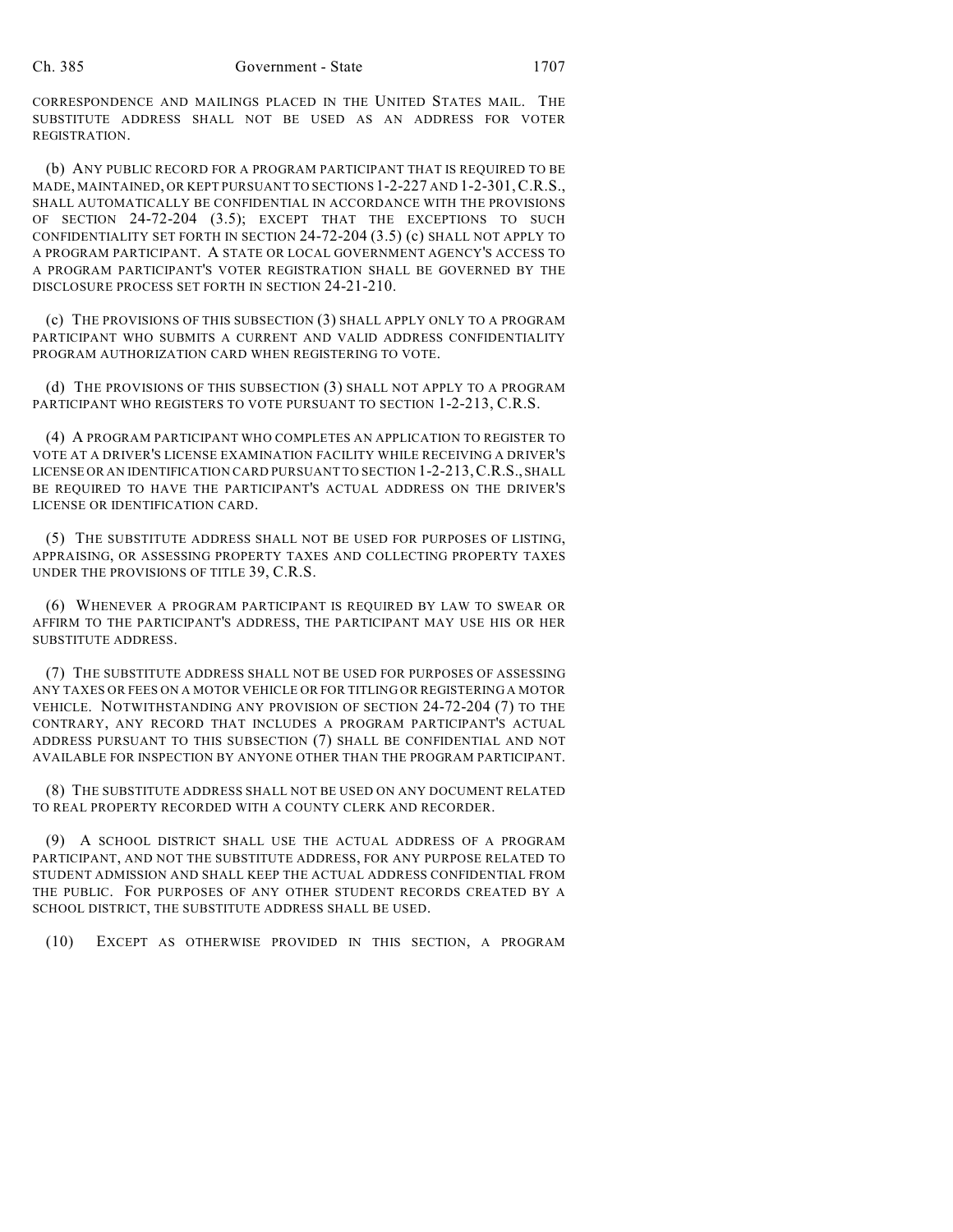PARTICIPANT'S ACTUAL ADDRESS AND TELEPHONE NUMBER MAINTAINED BY A STATE OR LOCAL GOVERNMENT AGENCY OR DISCLOSED BY THE SECRETARY OF STATE IS NOT A PUBLIC RECORD THAT IS SUBJECT TO INSPECTION PURSUANT TO THE PROVISIONS OF PART 2 OF ARTICLE 72 OF TITLE 24. THIS SUBSECTION (10) SHALL NOT APPLY TO THE FOLLOWING:

(a) TO ANY PUBLIC RECORD CREATED MORE THAN NINETY DAYS PRIOR TO THE DATE THAT THE PROGRAM PARTICIPANT APPLIED TO BE CERTIFIED IN THE PROGRAM; OR

(b) IF A PROGRAM PARTICIPANT VOLUNTARILY REQUESTS THAT A STATE OR LOCAL GOVERNMENT AGENCY USE THE PARTICIPANT'S ACTUAL ADDRESS OR VOLUNTARILY GIVES THE ACTUAL ADDRESS TO THE STATE OR LOCAL GOVERNMENT AGENCY.

(11) FOR ANY PUBLIC RECORD CREATED WITHIN NINETY DAYS PRIOR TO THE DATE THAT A PROGRAM PARTICIPANT APPLIED TO BE CERTIFIED IN THE PROGRAM, A STATE OR LOCAL GOVERNMENT AGENCY SHALL REDACT THE ACTUAL ADDRESS FROM A PUBLIC RECORD OR CHANGE THE ACTUAL ADDRESS TO THE SUBSTITUTE ADDRESS IN THE PUBLIC RECORD, IF A PROGRAM PARTICIPANT WHO PRESENTS A CURRENT AND VALID PROGRAM AUTHORIZATION CARD REQUESTS THE AGENCY THAT MAINTAINS THE PUBLIC RECORD TO USE THE SUBSTITUTE ADDRESS INSTEAD OF THE ACTUAL ADDRESS ON THE PUBLIC RECORD.

**24-21-209. Disclosure of actual address prohibited.** (1) THE SECRETARY OF STATE IS PROHIBITED FROM DISCLOSING ANY ADDRESS OR TELEPHONE NUMBER OF A PROGRAM PARTICIPANT OTHER THAN THE SUBSTITUTE ADDRESS DESIGNATED BY THE SECRETARY OF STATE, EXCEPT UNDER ANY OF THE FOLLOWING CIRCUMSTANCES:

(a) THE INFORMATION IS REQUIRED BY DIRECTION OF A COURT ORDER. HOWEVER, ANY PERSON TO WHOM A PROGRAM PARTICIPANT'S ADDRESS OR TELEPHONE NUMBER HAS BEEN DISCLOSED SHALL NOT DISCLOSE THE ADDRESS OR TELEPHONE NUMBER TO ANY OTHER PERSON UNLESS PERMITTED TO DO SO BY ORDER OF THE COURT.

(b) THE SECRETARY OF STATE GRANTS A REQUEST BY AN AGENCY PURSUANT TO SECTION 24-21-210.

(c) THE PROGRAM PARTICIPANT IS REQUIRED TO DISCLOSE THE PARTICIPANT'S ACTUAL ADDRESS AS PART OF A REGISTRATION REQUIRED BY THE "COLORADO SEX OFFENDER REGISTRATION ACT", ARTICLE 22 OF TITLE 16, C.R.S.

(2) THE SECRETARY OF STATE SHALL PROVIDE IMMEDIATE NOTIFICATION OF DISCLOSURE TO A PROGRAM PARTICIPANT WHEN DISCLOSURE IS MADE PURSUANT TO PARAGRAPH (a) OR (b) OF SUBSECTION (1) OF THIS SECTION.

(3) IF, AT THE TIME OF APPLICATION, AN APPLICANT OR AN INDIVIDUAL DESIGNATED IN SECTION 24-21-205 (3) (j) IS SUBJECT TO A COURT ORDER RELATED TO DISSOLUTION OF MARRIAGE PROCEEDINGS, CHILD SUPPORT, OR THE ALLOCATION OF PARENTAL RESPONSIBILITIES OR PARENTING TIME, THE SECRETARY OF STATE SHALL NOTIFY THE COURT THAT ISSUED THE ORDER OF THE CERTIFICATION OF THE PROGRAM PARTICIPANT IN THE ADDRESS CONFIDENTIALITY PROGRAM AND THE SUBSTITUTE ADDRESS DESIGNATED BY THE SECRETARY OF STATE. IF, AT THE TIME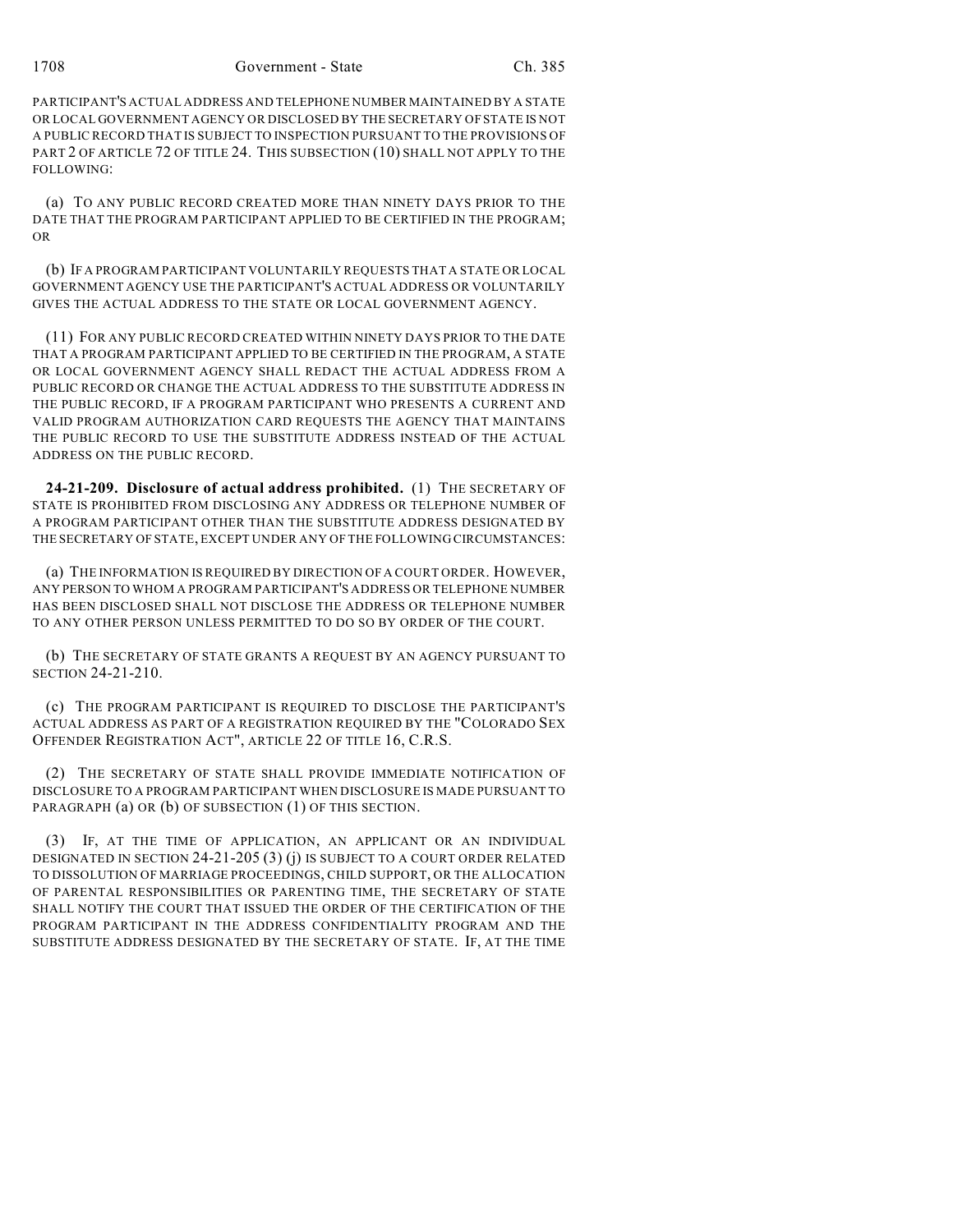OF APPLICATION, AN APPLICANT OR AN INDIVIDUAL DESIGNATED IN SECTION 24-21-205 (3) (j) IS INVOLVED IN A COURT ACTION RELATED TO DISSOLUTION OF MARRIAGE PROCEEDINGS, CHILD SUPPORT, OR THE ALLOCATION OF PARENTAL RESPONSIBILITIES OR PARENTING TIME, THE SECRETARY OF STATE SHALL NOTIFY THE COURT HAVING JURISDICTION OVER THE ACTION OF THE CERTIFICATION OF THE APPLICANT IN THE ADDRESS CONFIDENTIALITY PROGRAM AND THE SUBSTITUTE ADDRESS DESIGNATED BY THE SECRETARY OF STATE.

(4) NO PERSON SHALL KNOWINGLY AND INTENTIONALLY OBTAIN A PROGRAM PARTICIPANT'S ACTUAL ADDRESS OR TELEPHONE NUMBER FROM THE SECRETARY OF STATE OR AN AGENCY KNOWING THAT THE PERSON IS NOT AUTHORIZED TO OBTAIN THE ADDRESS INFORMATION.

(5) NO EMPLOYEE OF THE SECRETARY OF STATE OR AN AGENCY SHALL KNOWINGLY AND INTENTIONALLY DISCLOSE A PROGRAM PARTICIPANT'S ACTUAL ADDRESS OR TELEPHONE NUMBER UNLESS THE DISCLOSURE IS PERMISSIBLE BY LAW. THIS SUBSECTION (5) ONLY APPLIES WHEN AN EMPLOYEE OBTAINS A PARTICIPANT'S ACTUAL ADDRESS OR TELEPHONE NUMBER DURING THE COURSE OF THE EMPLOYEE'S OFFICIAL DUTIES AND, AT THE TIME OF DISCLOSURE, THE EMPLOYEE HAS SPECIFIC KNOWLEDGE THAT THE ACTUAL ADDRESS OR TELEPHONE NUMBER DISCLOSED BELONGS TO A PARTICIPANT.

(6) ANY PERSON WHO KNOWINGLY AND INTENTIONALLY OBTAINS OR DISCLOSES INFORMATION IN VIOLATION OF THIS PART 2 SHALL BE GUILTY OF A CLASS 1 MISDEMEANOR AND SHALL BE PUNISHED AS PROVIDED IN SECTION 18-1.3-501, C.R.S.

**24-21-210. Request for disclosure.** (1) A STATE OR LOCAL GOVERNMENT AGENCY REQUESTING DISCLOSURE OF A PROGRAM PARTICIPANT'S ACTUAL ADDRESS PURSUANT TO THIS SECTION SHALL MAKE SUCH A REQUEST IN WRITING ON AGENCY LETTERHEAD AND SHALL PROVIDE THE SECRETARY OF STATE WITH THE FOLLOWING INFORMATION:

(a) THE NAME OF THE PROGRAM PARTICIPANT FOR WHOM THE AGENCY SEEKS DISCLOSURE OF THE ACTUAL ADDRESS;

(b) A STATEMENT, WITH EXPLANATION, SETTING FORTH THE REASON OR REASONS THAT THE AGENCY NEEDS THE PROGRAM PARTICIPANT'S ACTUAL ADDRESS AND A STATEMENT THAT THE AGENCY CANNOT MEET ITS STATUTORY OR ADMINISTRATIVE OBLIGATIONS WITHOUT DISCLOSURE OF THE PARTICIPANT'S ACTUAL ADDRESS;

(c) A PARTICULAR STATEMENT OF FACTS SHOWING THAT OTHER METHODS TO LOCATE THE PROGRAM PARTICIPANT OR THE PARTICIPANT'S ACTUAL ADDRESS HAVE BEEN TRIED AND HAVE FAILED OR THAT THE METHODS REASONABLY APPEAR TO BE UNLIKELY TO SUCCEED;

(d) A STATEMENT THAT THE AGENCY HAS ADOPTED A PROCEDURE SETTING FORTH THE STEPS THE AGENCY WILL TAKE TO PROTECT THE CONFIDENTIALITY OF THE PROGRAM PARTICIPANT'S ACTUAL ADDRESS; AND

(e) ANY OTHER INFORMATION AS THE SECRETARY OF STATE MAY REASONABLY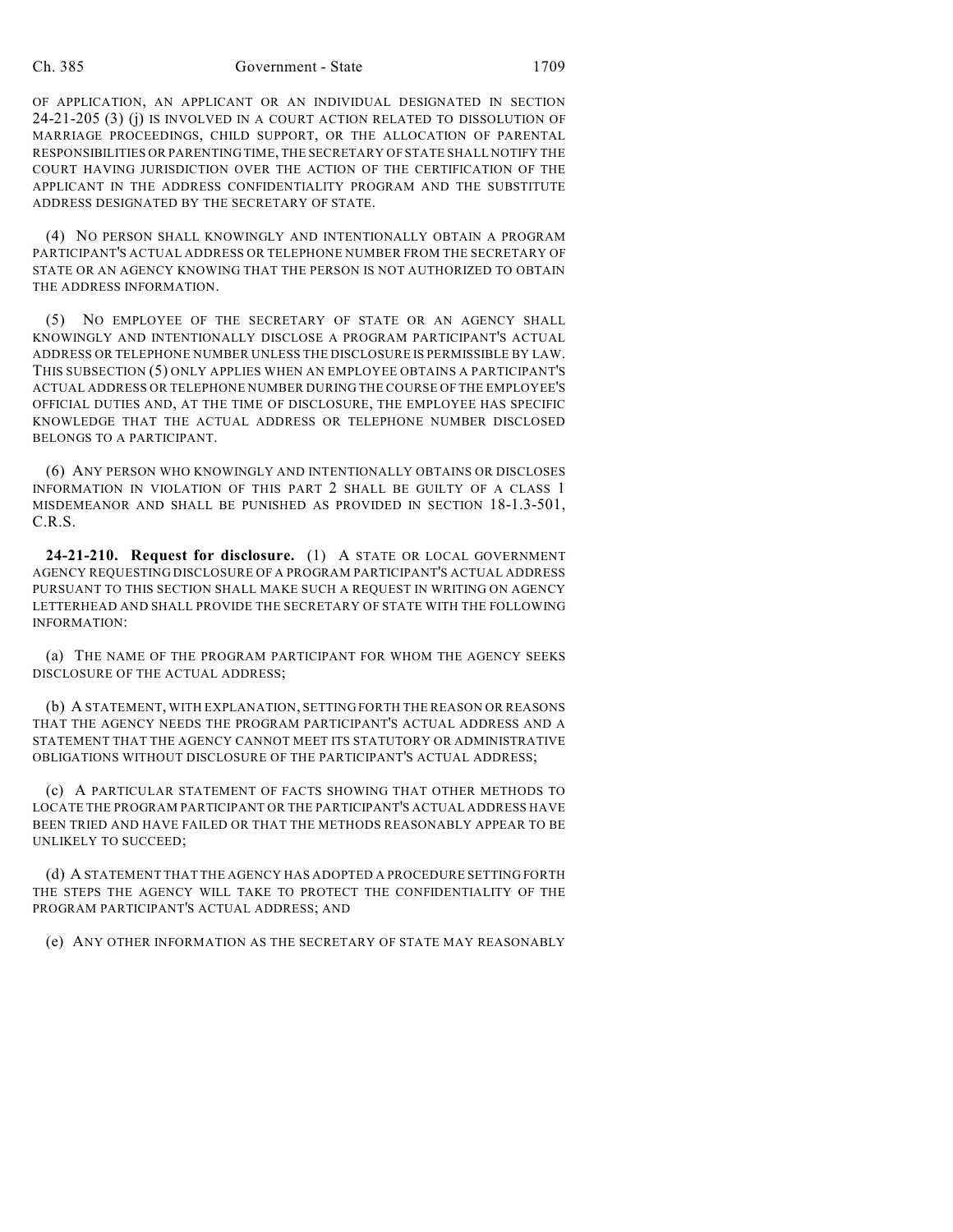REQUEST IN ORDER TO IDENTIFY THE PROGRAM PARTICIPANT IN THE RECORDS OF THE SECRETARY OF STATE.

(2) (a) THE SECRETARY OF STATE SHALL PROVIDE THE PROGRAM PARTICIPANT WITH NOTICE OF A REQUEST FOR DISCLOSURE RECEIVED PURSUANT TO SUBSECTION (1) OF THIS SECTION, AND, TO THE EXTENT POSSIBLE, THE PARTICIPANT SHALL BE AFFORDED AN OPPORTUNITY TO BE HEARD REGARDING THE REQUEST.

(b) EXCEPT AS OTHERWISE PROVIDED IN PARAGRAPH (c) OF THIS SUBSECTION (2), THE SECRETARY OF STATE SHALL PROVIDE THE PROGRAM PARTICIPANT WITH WRITTEN NOTIFICATION WHENEVER A REQUEST FOR A DISCLOSURE HAS BEEN GRANTED OR DENIED PURSUANT TO THIS SECTION.

(c) NO NOTICE OR OPPORTUNITY TO BE HEARD SHALL BE GIVEN TO THE PROGRAM PARTICIPANT WHEN THE REQUEST FOR DISCLOSURE IS MADE BY A STATE OR LOCAL LAW ENFORCEMENT AGENCY CONDUCTING A CRIMINAL INVESTIGATION INVOLVING ALLEGED CRIMINAL CONDUCT BY THE PARTICIPANT OR WHEN PROVIDING NOTICE TO THE PARTICIPANT WOULD JEOPARDIZE AN ONGOING CRIMINAL INVESTIGATION OR THE SAFETY OF LAW ENFORCEMENT PERSONNEL.

(3) THE SECRETARY OF STATE SHALL PROMPTLY CONDUCT A REVIEW OF ALL REQUESTS RECEIVED PURSUANT TO THIS SECTION. IN CONDUCTING A REVIEW, THE SECRETARY OF STATE SHALL CONSIDER ALL INFORMATION RECEIVED PURSUANT TO SUBSECTIONS (1) AND (2) OF THIS SECTION AND ANY OTHER APPROPRIATE INFORMATION THAT THE SECRETARY OF STATE MAY REQUIRE.

(4) THE SECRETARY OF STATE SHALL GRANT A STATE OR LOCAL GOVERNMENT AGENCY'S REQUEST FOR DISCLOSURE AND DISCLOSE A PROGRAM PARTICIPANT'S ACTUAL ADDRESS PURSUANT TO THIS SECTION IF:

(a) THE AGENCY HAS A BONA FIDE STATUTORY OR ADMINISTRATIVE NEED FOR THE ACTUAL ADDRESS.

(b) THE ACTUAL ADDRESS WILL ONLY BE USED FOR THE PURPOSE STATED IN THE REQUEST.

(c) OTHER METHODS TO LOCATE THE PROGRAM PARTICIPANT OR THE PARTICIPANT'S ACTUAL ADDRESS HAVE BEEN TRIED AND HAVE FAILED OR SUCH METHODS REASONABLY APPEAR TO BE UNLIKELY TO SUCCEED.

(d) THE AGENCY HAS ADOPTED A PROCEDURE FOR PROTECTING THE CONFIDENTIALITY OF THE ACTUAL ADDRESS OF THE PROGRAM PARTICIPANT.

(5) UPON GRANTING A REQUEST FOR DISCLOSURE PURSUANT TO THIS SECTION, THE SECRETARY OF STATE SHALL PROVIDE THE STATE OR LOCAL GOVERNMENT AGENCY WITH THE DISCLOSURE THAT CONTAINS:

(a) THE PROGRAM PARTICIPANT'S ACTUAL ADDRESS;

(b) A STATEMENT SETTING FORTH THE PERMITTED USE OF THE ACTUAL ADDRESS AND THE NAMES OR CLASSES OF PERSONS PERMITTED TO HAVE ACCESS TO AND USE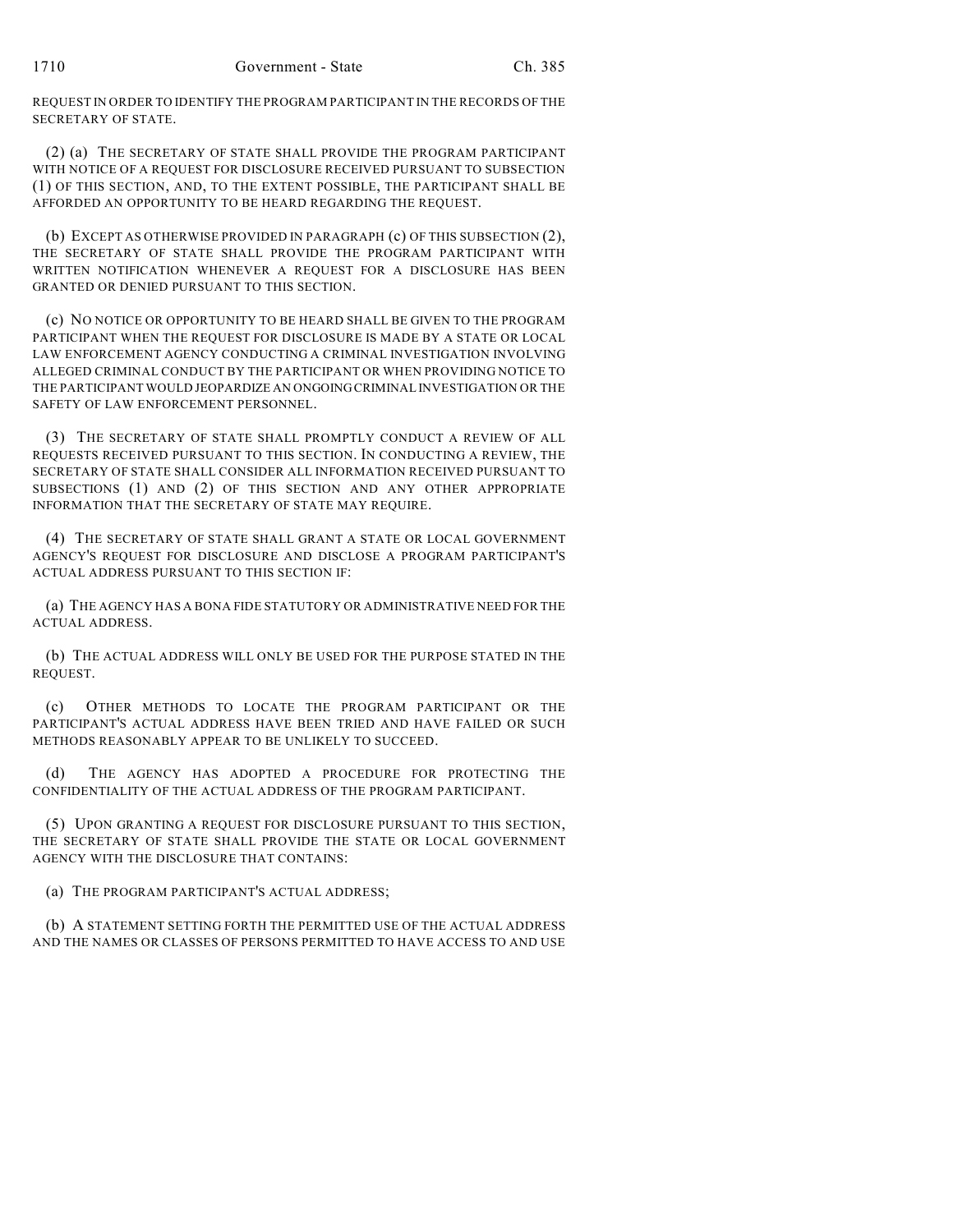OF THE ACTUAL ADDRESS;

(c) A STATEMENT THAT THE AGENCY IS REQUIRED TO LIMIT ACCESS TO AND USE OF THE ACTUAL ADDRESS TO THE PERMITTED USE AND PERSONS SET FORTH IN THE DISCLOSURE; AND

(d) THE DATE ON WHICH THE PERMITTED USE EXPIRES, IF EXPIRATION IS APPROPRIATE, AFTER WHICH THE AGENCY MAY NO LONGER MAINTAIN, USE, OR HAVE ACCESS TO THE ACTUAL ADDRESS.

(6) A STATE OR LOCAL GOVERNMENT AGENCY WHOSE REQUEST IS GRANTED BY THE SECRETARY OF STATE PURSUANT TO THIS SECTION SHALL:

(a) LIMIT THE USE OF THE PROGRAM PARTICIPANT'S ACTUAL ADDRESS TO THE PURPOSES SET FORTH IN THE DISCLOSURE;

(b) LIMIT THE ACCESS TO THE PROGRAM PARTICIPANT'S ACTUAL ADDRESS TO THE PERSONS OR CLASSES OF PERSONS SET FORTH IN THE DISCLOSURE;

(c) CEASE TO USE AND DISPOSE OF THE PROGRAM PARTICIPANT'S ACTUAL ADDRESS UPON THE EXPIRATION OF THE PERMITTED USE, IF APPLICABLE; AND

(d) EXCEPT AS OTHERWISE SET FORTH IN THE DISCLOSURE, MAINTAIN THE CONFIDENTIALITY OF A PROGRAM PARTICIPANT'S ACTUAL ADDRESS.

(7) UPON DENIAL OF A STATE OR LOCAL GOVERNMENT AGENCY'S REQUEST FOR DISCLOSURE, THE SECRETARY OF STATE SHALL PROVIDE PROMPT WRITTEN NOTIFICATION TO THE AGENCY STATING THAT THE AGENCY'S REQUEST HAS BEEN DENIED AND SETTING FORTH THE SPECIFIC REASONS FOR THE DENIAL.

(8) A STATE OR LOCAL GOVERNMENT AGENCY MAY FILE WRITTEN EXCEPTIONS WITH THE SECRETARY OF STATE NO MORE THAN FIFTEEN DAYS AFTER WRITTEN NOTIFICATION IS PROVIDED PURSUANT TO SUBSECTION (7) OF THIS SECTION. THE EXCEPTIONS SHALL RESTATE THE INFORMATION CONTAINED IN THE REQUEST FOR DISCLOSURE, STATE THE GROUNDS UPON WHICH THE AGENCY ASSERTS THAT THE REQUEST FOR DISCLOSURE SHOULD BE GRANTED AND SPECIFICALLY RESPOND TO THE SECRETARY OF STATE'S SPECIFIC REASONS FOR DENIAL.

(9) UNLESS THE STATE OR LOCAL GOVERNMENT AGENCY FILING EXCEPTIONS AGREES OTHERWISE, THE SECRETARY OF STATE SHALL MAKE A FINAL DETERMINATION REGARDING THE EXCEPTIONS WITHIN THIRTY DAYS AFTER THE FILING OF EXCEPTIONS PURSUANT TO SUBSECTION (8) OF THIS SECTION. PRIOR TO MAKING A FINAL DETERMINATION REGARDING THE EXCEPTIONS, THE SECRETARY OF STATE MAY REQUEST ADDITIONAL INFORMATION FROM THE AGENCY OR THE PROGRAM PARTICIPANT AND CONDUCT A HEARING. IF THE FINAL DETERMINATION OF THE SECRETARY OF STATE IS THAT THE DENIAL OF THE AGENCY'S REQUEST FOR DISCLOSURE WAS PROPERLY DENIED, THE SECRETARY OF STATE SHALL PROVIDE THE AGENCY WITH WRITTEN NOTIFICATION OF THIS FINAL DETERMINATION STATING THAT THE AGENCY'S REQUEST HAS AGAIN BEEN DENIED AND SETTING FORTH THE SPECIFIC REASONS FOR THE DENIAL. IF THE FINAL DETERMINATION OF THE SECRETARY OF STATE IS THAT THE DENIAL OF THE AGENCY'S REQUEST FOR DISCLOSURE HAS BEEN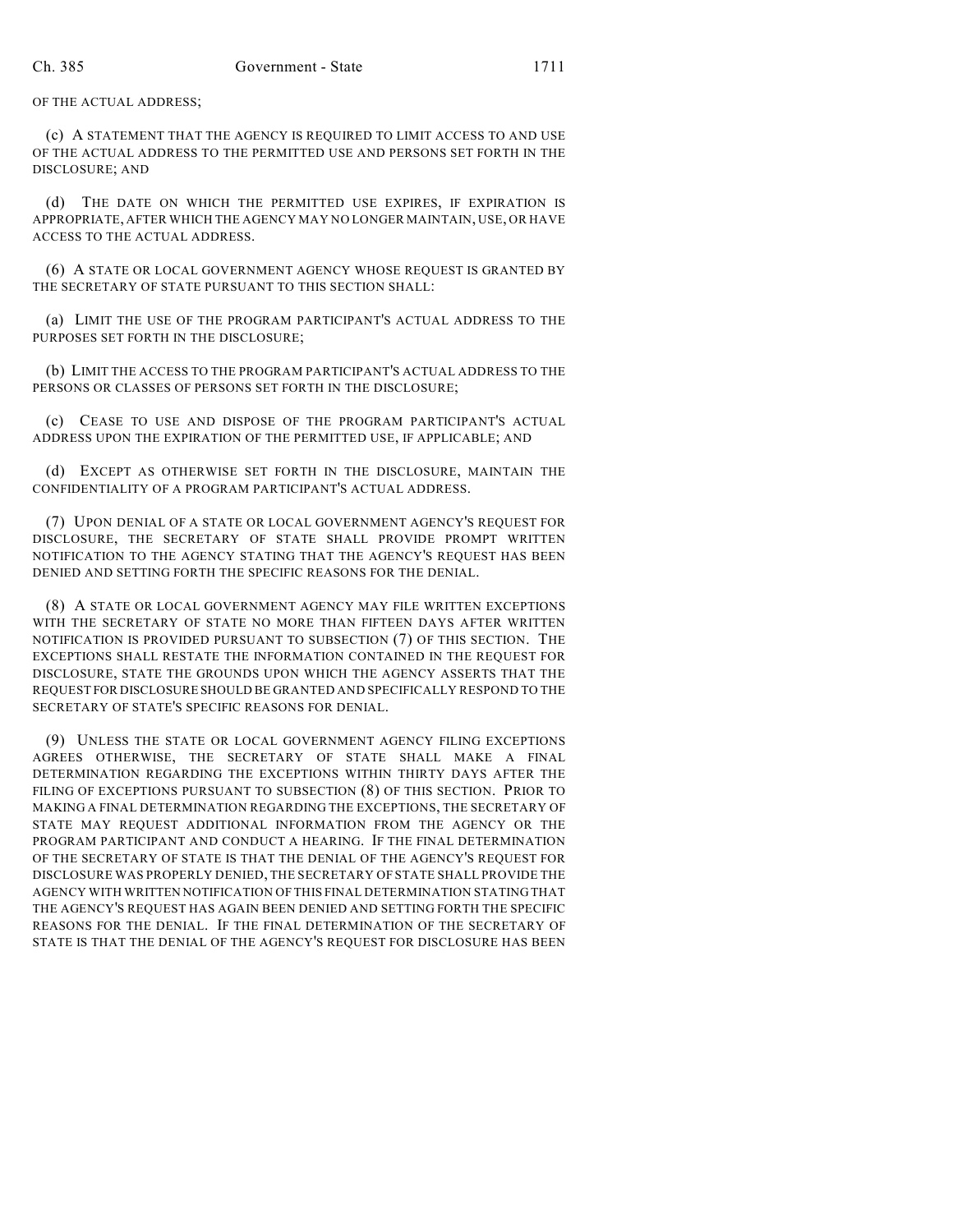IMPROPERLY DENIED, THE SECRETARY OF STATE SHALL GRANT THE AGENCY'S REQUEST FOR DISCLOSURE IN ACCORDANCE WITH THIS SECTION. THE FINAL DETERMINATION OF THE SECRETARY OF STATE SHALL CONSTITUTE FINAL AGENCY ACTION.

(10) THE RECORD BEFORE ANY JUDICIAL REVIEW OF A FINAL AGENCY ACTION PURSUANT TO SUBSECTION (9) OF THIS SECTION SHALL CONSIST OF THE STATE OR LOCAL GOVERNMENT AGENCY'S REQUEST FOR DISCLOSURE, THE SECRETARY OF STATE'S WRITTEN RESPONSE, THE AGENCY'S EXCEPTIONS, THE HEARING TRANSCRIPT, IF ANY, AND THE SECRETARY OF STATE'S FINAL DETERMINATION.

(11) DURING ANY PERIOD OF REVIEW, EVALUATION, OR APPEAL, THE AGENCY SHALL, TO THE EXTENT POSSIBLE, ACCEPT AND USE THE PROGRAM PARTICIPANT'S SUBSTITUTE ADDRESS.

(12) NOTWITHSTANDING ANY OTHER PROVISION OF THIS SECTION, THE SECRETARY OF STATE SHALL ESTABLISH AN EXPEDITED PROCESS FOR DISCLOSURE TO BE USED BY A CRIMINAL JUSTICE OFFICIAL OR AGENCY FOR SITUATIONS WHERE DISCLOSURE IS REQUIRED PURSUANT TO A CRIMINAL JUSTICE TRIAL, HEARING, PROCEEDING, OR INVESTIGATION INVOLVING A PROGRAM PARTICIPANT. AN OFFICIAL OR AGENCY RECEIVING INFORMATION PURSUANT TO THIS SUBSECTION (12) SHALL CERTIFY TO THE SECRETARY OF STATE THAT THE OFFICIAL OR AGENCY HAS A SYSTEM IN PLACE TO PROTECT THE CONFIDENTIALITY OF A PARTICIPANT'S ACTUAL ADDRESS FROM THE PUBLIC AND FROM PERSONNEL WHO ARE NOT INVOLVED IN THE TRIAL, HEARING, PROCEEDING, OR INVESTIGATION.

(13) NOTHING IN THIS SECTION SHALL BE CONSTRUED TO PREVENT THE SECRETARY OF STATE FROM GRANTING A REQUEST FOR DISCLOSURE TO A STATE OR LOCAL GOVERNMENT AGENCY PURSUANT TO THIS SECTION UPON RECEIPT OF A PROGRAM PARTICIPANT'S WRITTEN CONSENT TO DO SO.

**24-21-211. Nondisclosure of address in criminal and civil proceedings.** NO PERSON SHALL BE COMPELLED TO DISCLOSE A PROGRAM PARTICIPANT'S ACTUAL ADDRESS DURING THE DISCOVERY PHASE OF OR DURING A PROCEEDING BEFORE A COURT OF COMPETENT JURISDICTION OR ADMINISTRATIVE TRIBUNAL UNLESS THE COURT OR ADMINISTRATIVE TRIBUNAL FINDS, BASED UPON A PREPONDERANCE OF THE EVIDENCE, THAT THE DISCLOSURE IS REQUIRED IN THE INTERESTS OF JUSTICE. A COURT OR ADMINISTRATIVE TRIBUNAL MAY SEAL THE PORTION OF ANY RECORD THAT CONTAINS A PROGRAM PARTICIPANT'S ACTUAL ADDRESS. NOTHING IN THIS SECTION SHALL PREVENT A STATE OR LOCAL GOVERNMENT AGENCY, IN ITS DISCRETION, FROM USING A PROGRAM PARTICIPANT'S ACTUAL ADDRESS IN ANY DOCUMENT OR RECORD FILED WITH A COURT OR ADMINISTRATIVE TRIBUNAL IF, AT THE TIME OF FILING, THE DOCUMENT OR RECORD IS NOT A PUBLIC RECORD.

**24-21-212. Participation in the program - orders relating to allocation of parental responsibilities or parenting time.** (1) NOTHING IN THIS PART 2, NOR PARTICIPATION IN THIS PROGRAM, SHALL AFFECT AN ORDER RELATING TO THE ALLOCATION OF PARENTAL RESPONSIBILITIES OR PARENTING TIME IN EFFECT PRIOR TO OR DURING PROGRAM PARTICIPATION.

(2) PROGRAM PARTICIPATION DOES NOT CONSTITUTE EVIDENCE OF DOMESTIC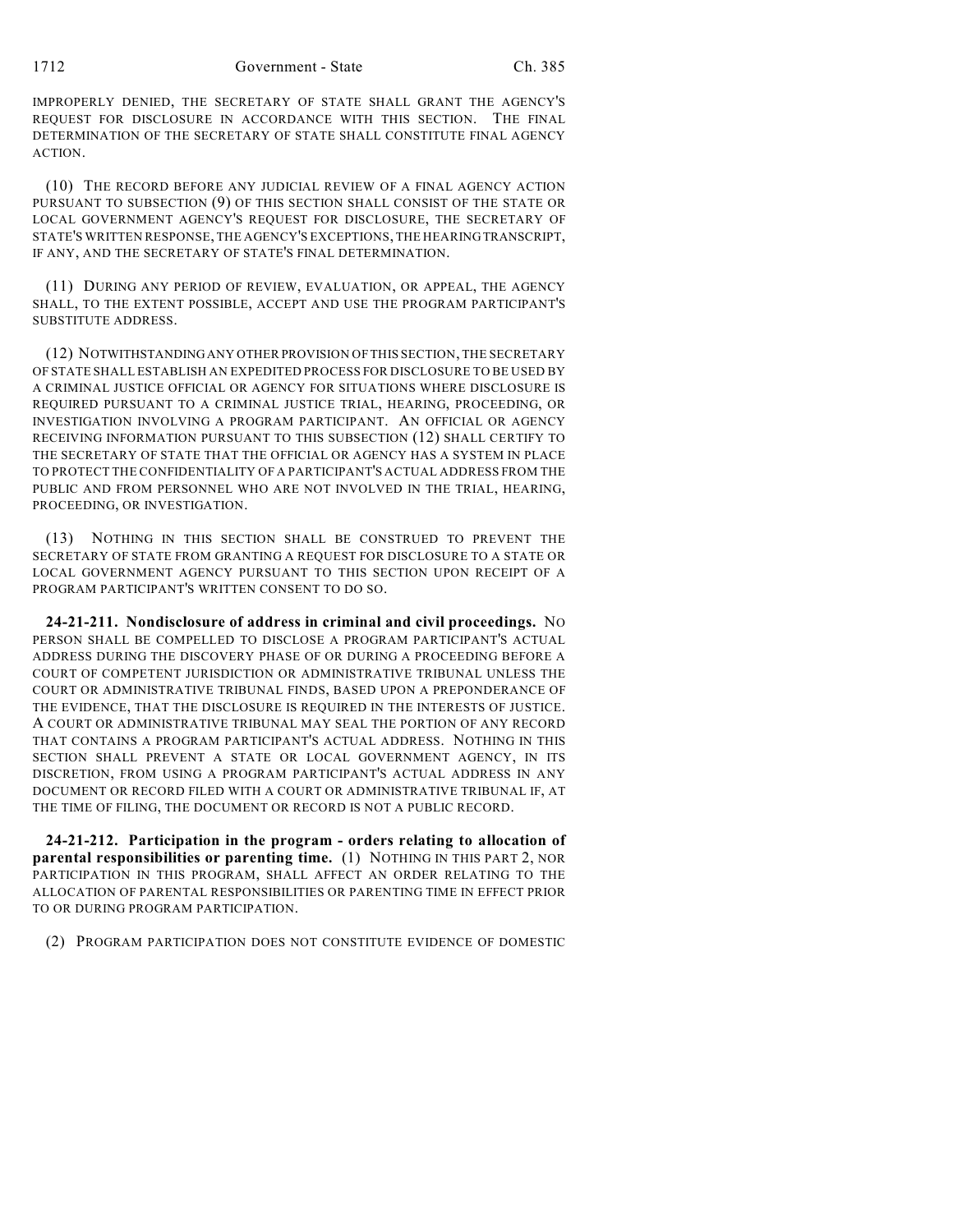VIOLENCE, A SEXUAL OFFENSE, OR STALKING AND SHALL NOT BE CONSIDERED FOR PURPOSES OF MAKING AN ORDER ALLOCATING PARENTAL RESPONSIBILITIES OR PARENTING TIME; EXCEPT THAT A COURT MAY CONSIDER PRACTICAL MEASURES TO KEEP A PROGRAM PARTICIPANT'S ACTUAL ADDRESS CONFIDENTIAL WHEN MAKING AN ORDER ALLOCATING PARENTAL RESPONSIBILITIES OR PARENTING TIME.

**24-21-213. Rule-making authority.** THE SECRETARY OF STATE IS AUTHORIZED TO ADOPT ANY RULES IN ACCORDANCE WITH ARTICLE 4 OF THIS TITLE DEEMED NECESSARY TO CARRY OUT THE PROVISIONS OF THIS PART 2, EXCLUDING SECTION 24-21-214.

**24-21-214. Surcharge - collection and distribution - address confidentiality program surcharge fund - creation - definitions.** (1) ON AND AFTER JULY 1, 2007, EACH PERSON WHO IS CONVICTED OF THE CRIMES SET FORTH IN SUBSECTION (2) OF THIS SECTION SHALL BE REQUIRED TO PAY A SURCHARGE OF TWENTY-EIGHT DOLLARS TO THE CLERK OF THE COURT FOR THE JUDICIAL DISTRICT IN WHICH THE CONVICTION OCCURS.

(2) THE FOLLOWING CRIMES SHALL BE SUBJECT TO THE SURCHARGE SET FORTH IN SUBSECTION (1) OF THIS SECTION:

(a) STALKING;

(b) A CRIME, THE UNDERLYING FACTUAL BASIS OF WHICH HAS BEEN FOUND BY THE COURT ON THE RECORD TO INCLUDE AN ACT OF DOMESTIC VIOLENCE; OR

(c) CRIMINAL ATTEMPT, CONSPIRACY, OR SOLICITATION TO COMMIT THE CRIMES SET FORTH IN PARAGRAPHS (a) AND (b) OF THIS SUBSECTION (2).

(3) THE CLERK OF THE COURT SHALL ALLOCATE THE SURCHARGE REQUIRED BY THIS SECTION AS FOLLOWS:

(a) FIVE PERCENT SHALL BE RETAINED BY THE CLERK OF THE COURT FOR ADMINISTRATIVE COSTS INCURRED PURSUANT TO THIS SECTION. SUCH AMOUNT RETAINED SHALL BE TRANSMITTED TO THE STATE TREASURER FOR DEPOSIT IN THE JUDICIAL STABILIZATION CASH FUND CREATED IN SECTION 13-32-101 (1.5), C.R.S.

(b) NINETY-FIVE PERCENT SHALL BE TRANSFERRED TO THE STATE TREASURER, WHO SHALL CREDIT THE SAME TO THE ADDRESS CONFIDENTIALITY PROGRAM SURCHARGE FUND CREATED PURSUANT TO SUBSECTION (4) OF THIS SECTION.

(4) (a) THERE IS HEREBY CREATED IN THE STATE TREASURY THE ADDRESS CONFIDENTIALITY PROGRAM SURCHARGE FUND, WHICH SHALL CONSIST OF MONEYS RECEIVED BY THE STATE TREASURER PURSUANT TO THIS SECTION, ANY MONEYS RECEIVED PURSUANT TO SECTION 24-21-204 (3), AND ANY GIFTS, GRANTS, OR DONATIONS RECEIVED BY THE DEPARTMENT OF STATE FOR THE FUND PURSUANT TO PARAGRAPH (b) OF THIS SUBSECTION (4). THE MONEYS IN THE FUND SHALL BE SUBJECT TO ANNUAL APPROPRIATION BY THE GENERAL ASSEMBLY TO THE DEPARTMENT FOR THE PURPOSE OF PAYING FOR THE COSTS INCURRED BY THE SECRETARY OF STATE IN THE ADMINISTRATION OF THE ADDRESS CONFIDENTIALITY PROGRAM. ALL INTEREST DERIVED FROM THE DEPOSIT AND INVESTMENT OF MONEYS